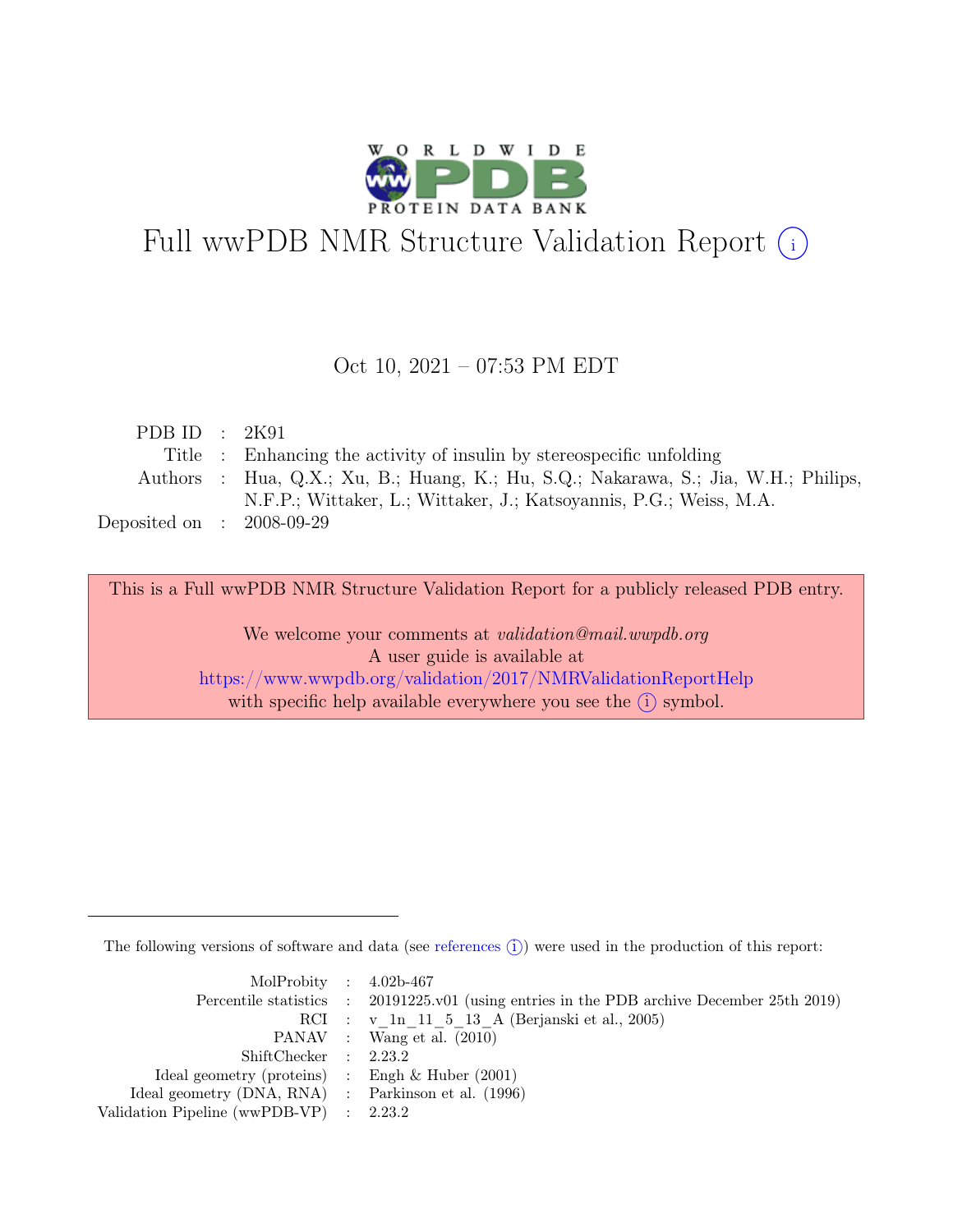# 1 Overall quality at a glance  $(i)$

The following experimental techniques were used to determine the structure: SOLUTION NMR

The overall completeness of chemical shifts assignment was not calculated.

Percentile scores (ranging between 0-100) for global validation metrics of the entry are shown in the following graphic. The table shows the number of entries on which the scores are based.



| Metric.               | Whole archive<br>$(\#Entries)$ | NMR archive<br>$(\#Entries)$ |  |  |
|-----------------------|--------------------------------|------------------------------|--|--|
| Clashscore            | 158937                         | 12864                        |  |  |
| Ramachandran outliers | 154571                         | 11451                        |  |  |
| Sidechain outliers    | 154315                         | 11428                        |  |  |

The table below summarises the geometric issues observed across the polymeric chains and their fit to the experimental data. The red, orange, yellow and green segments indicate the fraction of residues that contain outliers for  $>=$  3, 2, 1 and 0 types of geometric quality criteria. A cyan segment indicates the fraction of residues that are not part of the well-defined cores, and a grey segment represents the fraction of residues that are not modelled. The numeric value for each fraction is indicated below the corresponding segment, with a dot representing fractions  $\langle=5\%$ 

| Mol | $\alpha$ Chain   Length |     | Quality of chain |     |     |    |
|-----|-------------------------|-----|------------------|-----|-----|----|
|     |                         | 10% | 48%              |     | 38% | 5% |
|     | 30                      | 13% | 43%              | 17% | 27% |    |

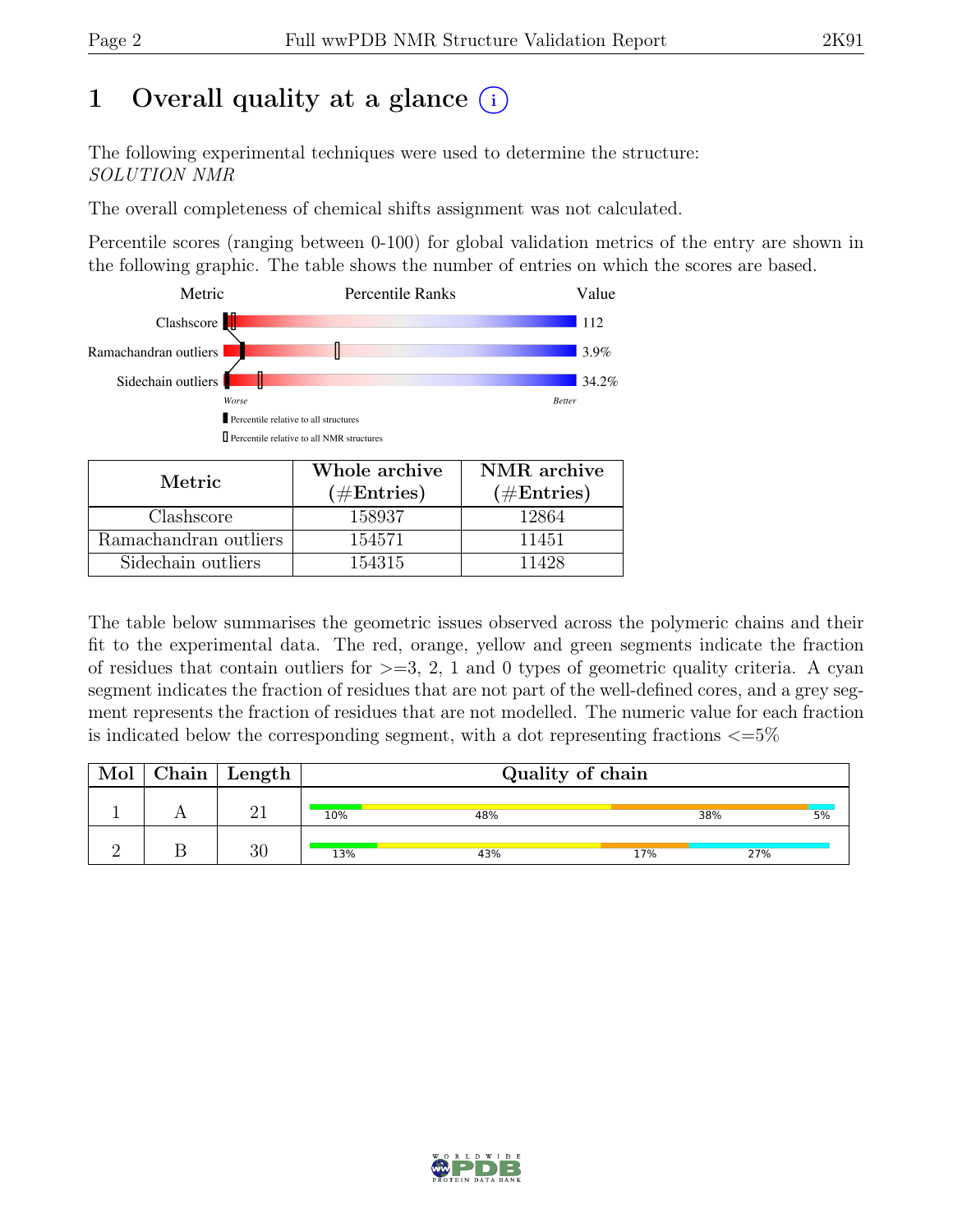## 2 Ensemble composition and analysis  $(i)$

This entry contains 20 models. Model 5 is the overall representative, medoid model (most similar to other models). The authors have identified model 1 as representative.

The following residues are included in the computation of the global validation metrics.

| Well-defined (core) protein residues |                                           |                                |  |  |  |  |
|--------------------------------------|-------------------------------------------|--------------------------------|--|--|--|--|
|                                      | Well-defined core   Residue range (total) | Backbone RMSD (Å) Medoid model |  |  |  |  |
|                                      | A:2-A:21, B:1-B:22 $(42)$                 | 0.39                           |  |  |  |  |

Ill-defined regions of proteins are excluded from the global statistics.

Ligands and non-protein polymers are included in the analysis.

The models can be grouped into 3 clusters. No single-model clusters were found.

| Cluster number | Models                                         |
|----------------|------------------------------------------------|
|                | $1, 2, 3, 5, 6, 7, 10, 11, 12, 13, 15, 16, 19$ |
|                | 4, 14, 18, 20                                  |
|                | 8.9.17                                         |

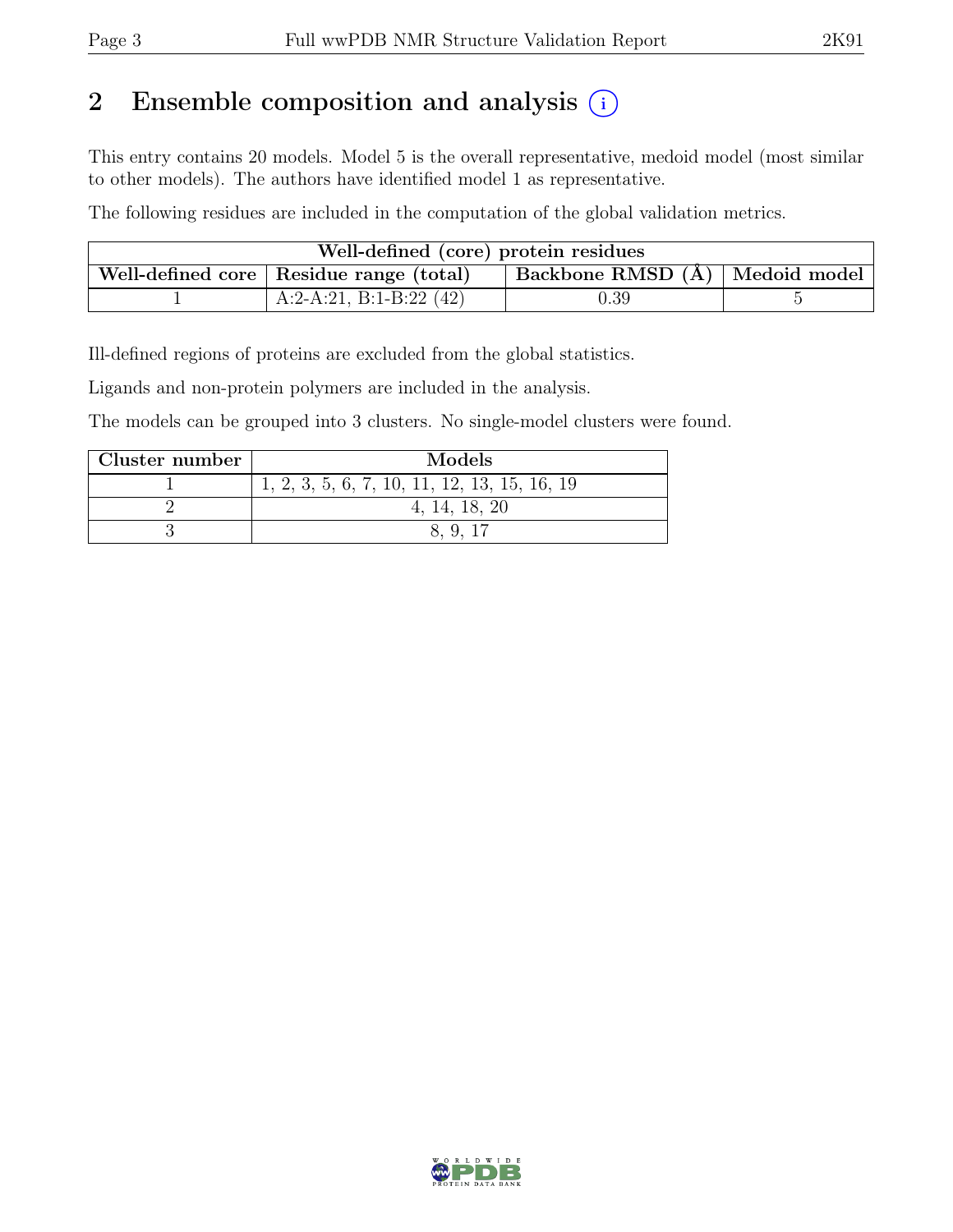## 3 Entry composition (i)

There are 2 unique types of molecules in this entry. The entry contains 771 atoms, of which 374 are hydrogens and 0 are deuteriums.

• Molecule 1 is a protein called Insulin.

| Mol | Chain   Residues | Atoms |    |     |    | Trace |  |  |
|-----|------------------|-------|----|-----|----|-------|--|--|
|     |                  | Total |    | H   |    |       |  |  |
|     |                  | 312   | 99 | 149 | 25 | 35    |  |  |

• Molecule 2 is a protein called Insulin.

| Mol | Chain   Residues | Atoms          |     |     |    | Trace |  |  |
|-----|------------------|----------------|-----|-----|----|-------|--|--|
|     |                  | $_{\rm Total}$ |     | H   |    |       |  |  |
|     | 30               | 459            | 150 | 225 | 38 | 44    |  |  |

There are 4 discrepancies between the modelled and reference sequences:

| ${\rm Chain}$ | Residue | Modelled   | Actual     | Comment                          | Reference         |
|---------------|---------|------------|------------|----------------------------------|-------------------|
|               |         | ASP        | <b>HIS</b> | engineered mutation              | <b>UNP P01308</b> |
| В             | 24      | ALA        | <b>PHE</b> | engineered mutation   UNP P01308 |                   |
|               | 28      | <b>LYS</b> | <b>PRO</b> | engineered mutation   UNP P01308 |                   |
|               | 29      | <b>PRO</b> | <b>LYS</b> | engineered mutation              | <b>UNP P01308</b> |

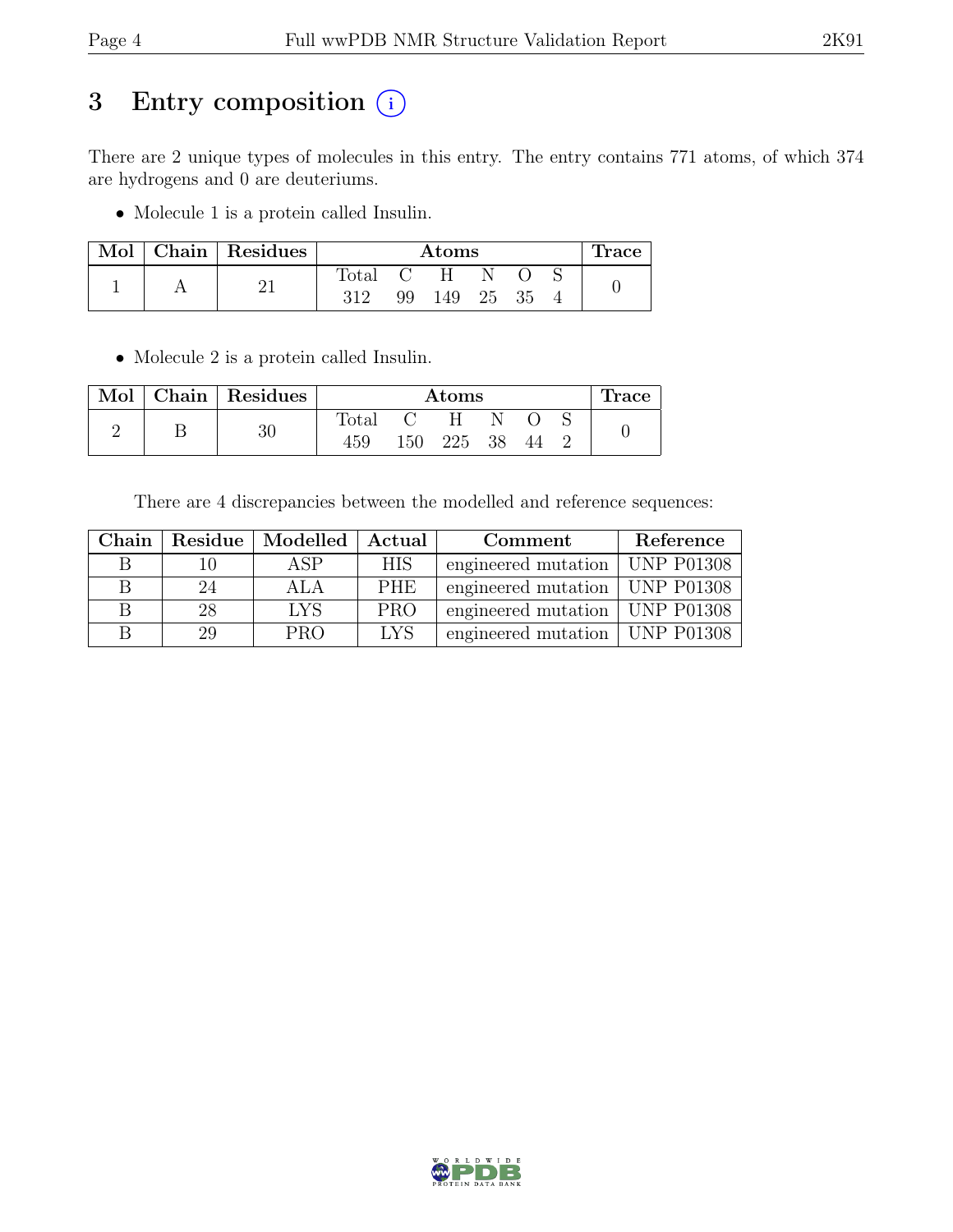# 4 Residue-property plots (i)

## <span id="page-4-0"></span>4.1 Average score per residue in the NMR ensemble

These plots are provided for all protein, RNA, DNA and oligosaccharide chains in the entry. The first graphic is the same as shown in the summary in section 1 of this report. The second graphic shows the sequence where residues are colour-coded according to the number of geometric quality criteria for which they contain at least one outlier:  $green = 0$ ,  $yellow = 1$ ,  $orange = 2$  and  $red =$ 3 or more. Stretches of 2 or more consecutive residues without any outliers are shown as green connectors. Residues which are classified as ill-defined in the NMR ensemble, are shown in cyan with an underline colour-coded according to the previous scheme. Residues which were present in the experimental sample, but not modelled in the final structure are shown in grey.

• Molecule 1: Insulin

| Chain A: $\frac{10\%}{10\%}$ |                                            | 48%             |     | 38% | 5% |
|------------------------------|--------------------------------------------|-----------------|-----|-----|----|
| $\overline{5}$               | <b>NSEB625ESHBHHHHHHHHHH</b>               |                 |     |     |    |
|                              | $\bullet$ Molecule 2: Insulin              |                 |     |     |    |
| Chain $B:$                   | 13%                                        | 43%             | 17% | 27% |    |
| <b>용용음음음음</b><br>문 양         | <b>BH284</b><br>eggenden<br>Seggenden<br>层 | <b>ARRER RR</b> |     |     |    |

## 4.2 Scores per residue for each member of the ensemble

Colouring as in section [4.1](#page-4-0) above.

#### 4.2.1 Score per residue for model 1

- Chain A: 19% 33% 43% ន <mark>ង ន ន ន ន ន ន ន ន ន ន ន ន ន ន</mark> ន ន E17  $\frac{8}{2}$  $\frac{9}{2}$ ខួ  $\overline{21}$ • Molecule 2: Insulin Chain B: 13%  $40%$ 13%  $7%$ 27%  $\frac{1}{2}$  $\frac{11}{11}$  $\frac{2}{2}$  $\frac{3}{21}$  $\frac{14}{4}$  $\frac{5}{11}$  $\frac{16}{21}$  $\frac{17}{11}$  $\frac{8}{2}$  $\frac{9}{2}$  $\frac{2}{2}$ 8<br>8 2 2 3 2 3 2 3  $_{\rm F30}$ r 2 2 3 4 9 8 <mark>5</mark> G8  $\mathbf{g}$  .
- Molecule 1: Insulin



 $5%$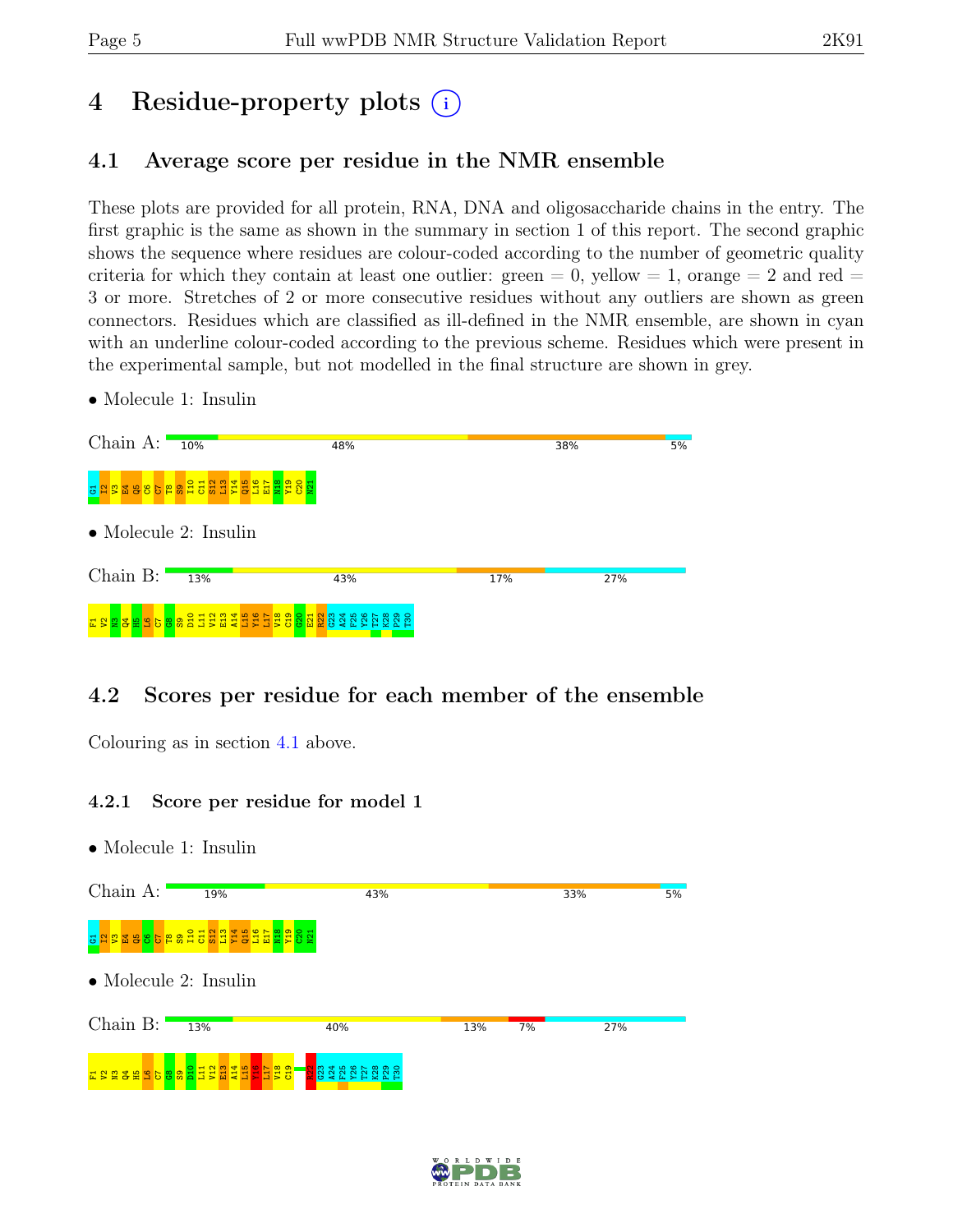### 4.2.2 Score per residue for model 2

• Molecule 1: Insulin

| Chain $A:$                    | 10% | 52%                                                                                                                    |     | 33% | 5%  |
|-------------------------------|-----|------------------------------------------------------------------------------------------------------------------------|-----|-----|-----|
| 퓽                             |     | <b>E THE SEE OF SHELL SHELL SHELL SHELL SHELL SHELL SHELL SHELL SHELL SHELL SHELL SHELL SHELL SHELL SHELL SHELL SH</b> |     |     |     |
| $\bullet$ Molecule 2: Insulin |     |                                                                                                                        |     |     |     |
| Chain $B:$                    | 13% | 43%                                                                                                                    | 13% | ٠   | 27% |
| 풊                             |     |                                                                                                                        |     |     |     |

### 4.2.3 Score per residue for model 3

• Molecule 1: Insulin

| Chain A:    | 14%                                                                          | 57%                                             |     | 19% | 5% 5% |  |
|-------------|------------------------------------------------------------------------------|-------------------------------------------------|-----|-----|-------|--|
| ਲ           | <mark>ងន</mark> ្ត្រី <mark>ន ខ </mark> ខ ង ន ដូច ដូច ដូច ដូច ដូច ដូច ដូច ដូ |                                                 |     |     |       |  |
|             | $\bullet$ Molecule 2: Insulin                                                |                                                 |     |     |       |  |
| $Chain B$ : | 17%                                                                          | 33%                                             | 20% | 27% |       |  |
|             |                                                                              | <mark>ន្ទ្រ</mark><br><mark>ខ្ល</mark> ួន ដូន ន |     |     |       |  |

### 4.2.4 Score per residue for model 4



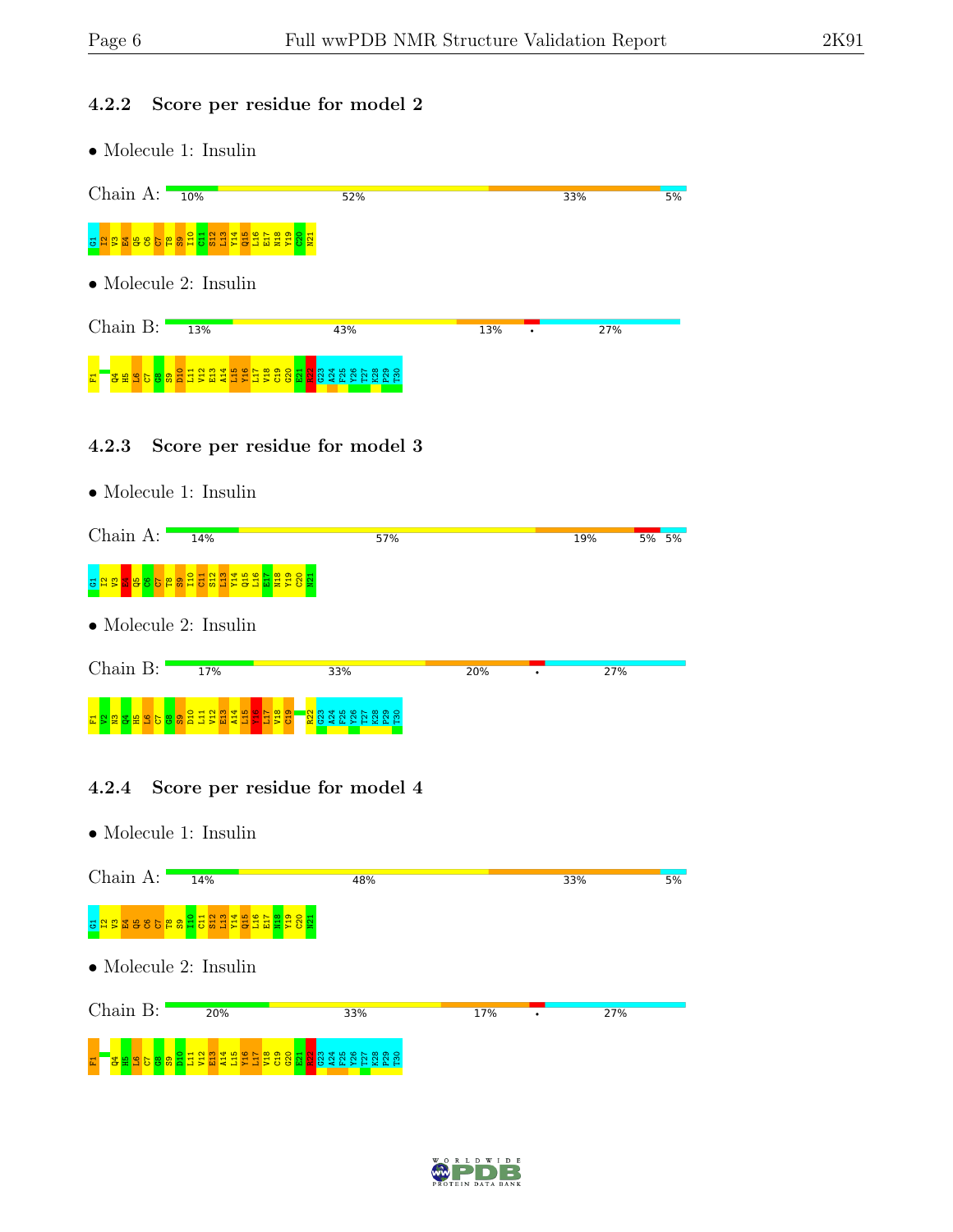#### 4.2.5 Score per residue for model 5 (medoid)

• Molecule 1: Insulin



#### 4.2.6 Score per residue for model 6

• Molecule 1: Insulin

| Chain A:                          | 14%           | 48%                               |     | 33% | 5%  |
|-----------------------------------|---------------|-----------------------------------|-----|-----|-----|
| 5 <sup>2</sup>                    | 3888688373222 |                                   |     |     |     |
| $\bullet$ Molecule 2: Insulin     |               |                                   |     |     |     |
| Chain B: $\blacksquare$           | 13%           | 40%                               | 17% |     | 27% |
| E 2 2 3 3 8 9 5 8 8 2 5 5 6 7 8 7 |               | $\frac{652}{112}$<br>$\mathbf{e}$ |     |     |     |

### 4.2.7 Score per residue for model 7



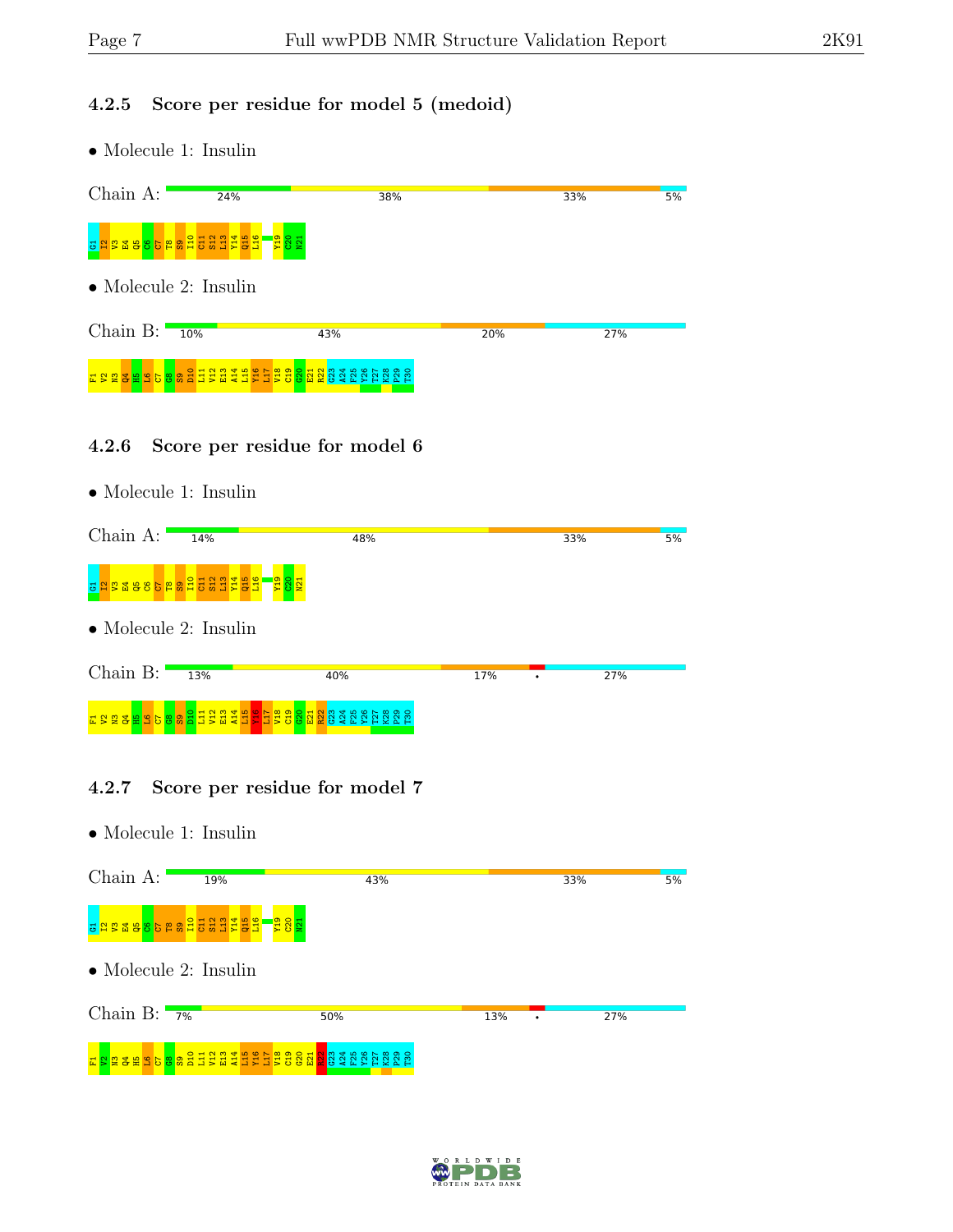#### 4.2.8 Score per residue for model 8

• Molecule 1: Insulin



#### 4.2.9 Score per residue for model 9

• Molecule 1: Insulin

| Chain A: $5\%$                                                                   | 52%     |     | 38% | 5%  |
|----------------------------------------------------------------------------------|---------|-----|-----|-----|
| <u>ទ <mark>ង ន ធ ទ ទ ទ ធ ន</mark> ដ ដ ដ ដ ដ ដ ដ ដ ដ ដ ដ ន</u> ង ន <mark>ង</mark> |         |     |     |     |
| $\bullet$ Molecule 2: Insulin                                                    |         |     |     |     |
| Chain B: $\overline{\cdot}$                                                      | 47%     | 20% |     | 27% |
| ES 2 2 2 2 3 2 3 3 2 3 4 5 6 8 9 2 4 5 6 7 8 7 7 7 7 7 7 7 8 9 8 7 8 7           | 2334 ES |     |     |     |

### 4.2.10 Score per residue for model 10



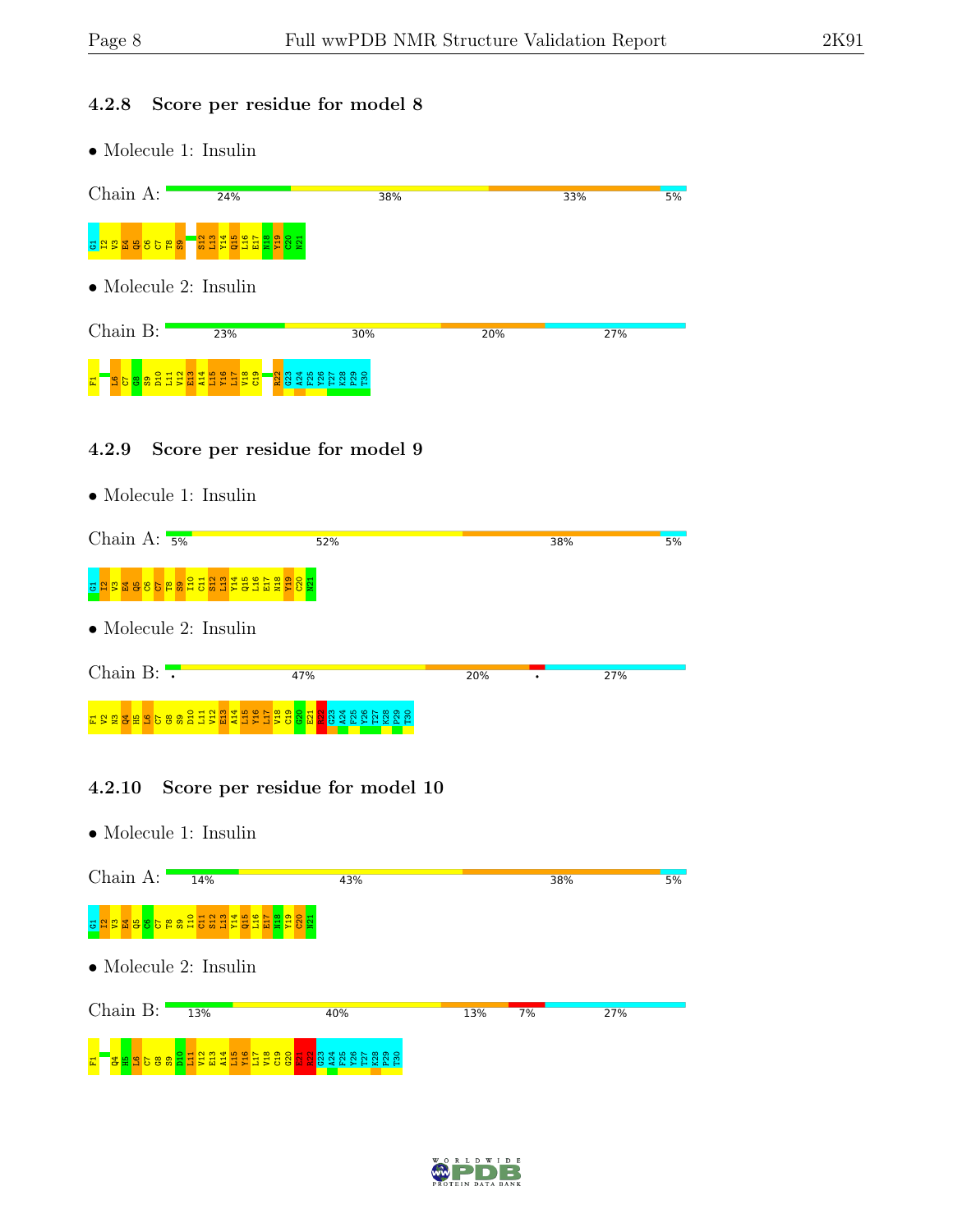### 4.2.11 Score per residue for model 11

• Molecule 1: Insulin

| Chain A:                                         |                       | 24%                        |                                                       | 48% | 24% | 5% |  |
|--------------------------------------------------|-----------------------|----------------------------|-------------------------------------------------------|-----|-----|----|--|
| <b>REA</b><br>SOL<br><b>sassbeashochder</b><br>퓽 |                       |                            |                                                       |     |     |    |  |
| $\bullet$ Molecule 2: Insulin                    |                       |                            |                                                       |     |     |    |  |
| Chain B: $7\%$                                   |                       |                            | 37%                                                   | 27% | 27% |    |  |
| g<br>$\mathbb{R}^n$<br>띺                         | ន្ត្រីនិទ្ធិដ្ឋ<br>별용 | Ë<br>$\overline{A14}$<br>H | C23<br><b>Eggaal</b><br>$\mathbb{R}^2$<br>೫<br>ਕ<br>æ |     |     |    |  |

### 4.2.12 Score per residue for model 12

• Molecule 1: Insulin

| Chain A:                      | 19%                                                                 | 29%     | 48% | 5%  |
|-------------------------------|---------------------------------------------------------------------|---------|-----|-----|
|                               | <u>ទ <mark>ង ន ន ទ ទ</mark> ទ ន ន ន ដ ដ ដ ដ ដ ដ ដ ដ ដ ដ ន</u> ន ន ដ |         |     |     |
| $\bullet$ Molecule 2: Insulin |                                                                     |         |     |     |
| Chain B:                      | 13%                                                                 | 40%     | 20% | 27% |
|                               | BEB68821328456558<br>$\mathbf{H}$                                   | 8828289 |     |     |

### 4.2.13 Score per residue for model 13



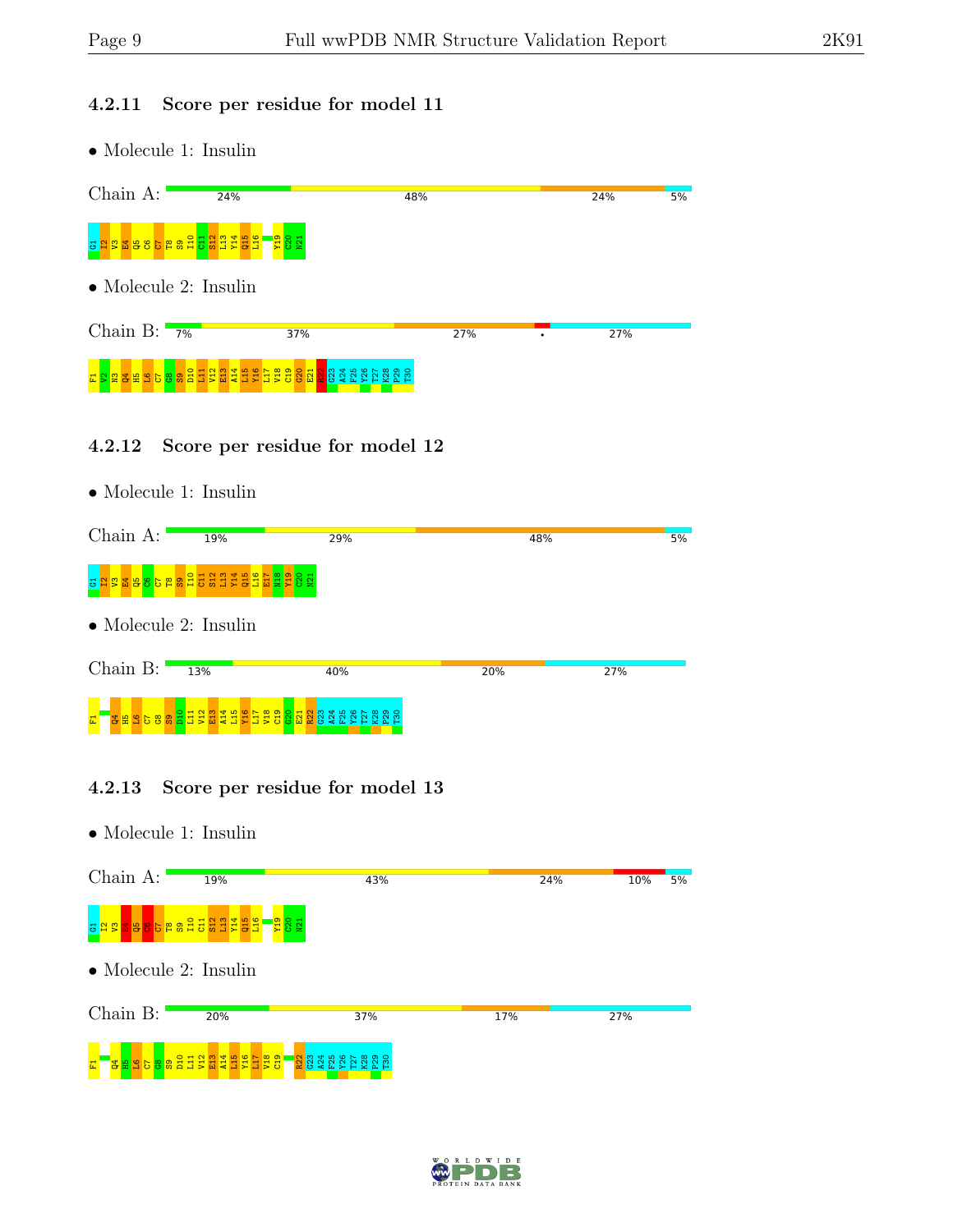### 4.2.14 Score per residue for model 14

• Molecule 1: Insulin

| Chain $A:$                    | 10%            | 52% |     | 29% |  | $5\%$ 5% |  |  |
|-------------------------------|----------------|-----|-----|-----|--|----------|--|--|
| 퓽                             |                |     |     |     |  |          |  |  |
| $\bullet$ Molecule 2: Insulin |                |     |     |     |  |          |  |  |
| Chain B:                      | 20%            | 33% | 20% | 27% |  |          |  |  |
| $\frac{87}{32}$<br>岊          | $\frac{2}{11}$ |     |     |     |  |          |  |  |

#### 4.2.15 Score per residue for model 15

• Molecule 1: Insulin

| Chain A:                                                               | 14%                       | 57%                                                                                                                                  |     | 24% | 5% |  |  |  |
|------------------------------------------------------------------------|---------------------------|--------------------------------------------------------------------------------------------------------------------------------------|-----|-----|----|--|--|--|
| <mark>ទដ្ឋ និង ទី និង ទី និង អ្នក អ្នក អ្នក</mark><br>Egg <sub>1</sub> |                           |                                                                                                                                      |     |     |    |  |  |  |
| $\bullet$ Molecule 2: Insulin                                          |                           |                                                                                                                                      |     |     |    |  |  |  |
| Chain B:                                                               | 23%                       | 33%                                                                                                                                  | 13% | 27% |    |  |  |  |
| $\overline{D10}$<br>883<br>풉                                           | 338355<br><b>ESS</b><br>잁 | <b>o</b><br>1<br>1<br>2<br>2<br>2<br>2<br>2<br>2<br>2<br>2<br>2<br>2<br>2<br>2<br>2<br>1<br>2<br>2<br>2<br>1<br>2<br>2<br>2<br>2<br> |     |     |    |  |  |  |

### 4.2.16 Score per residue for model 16



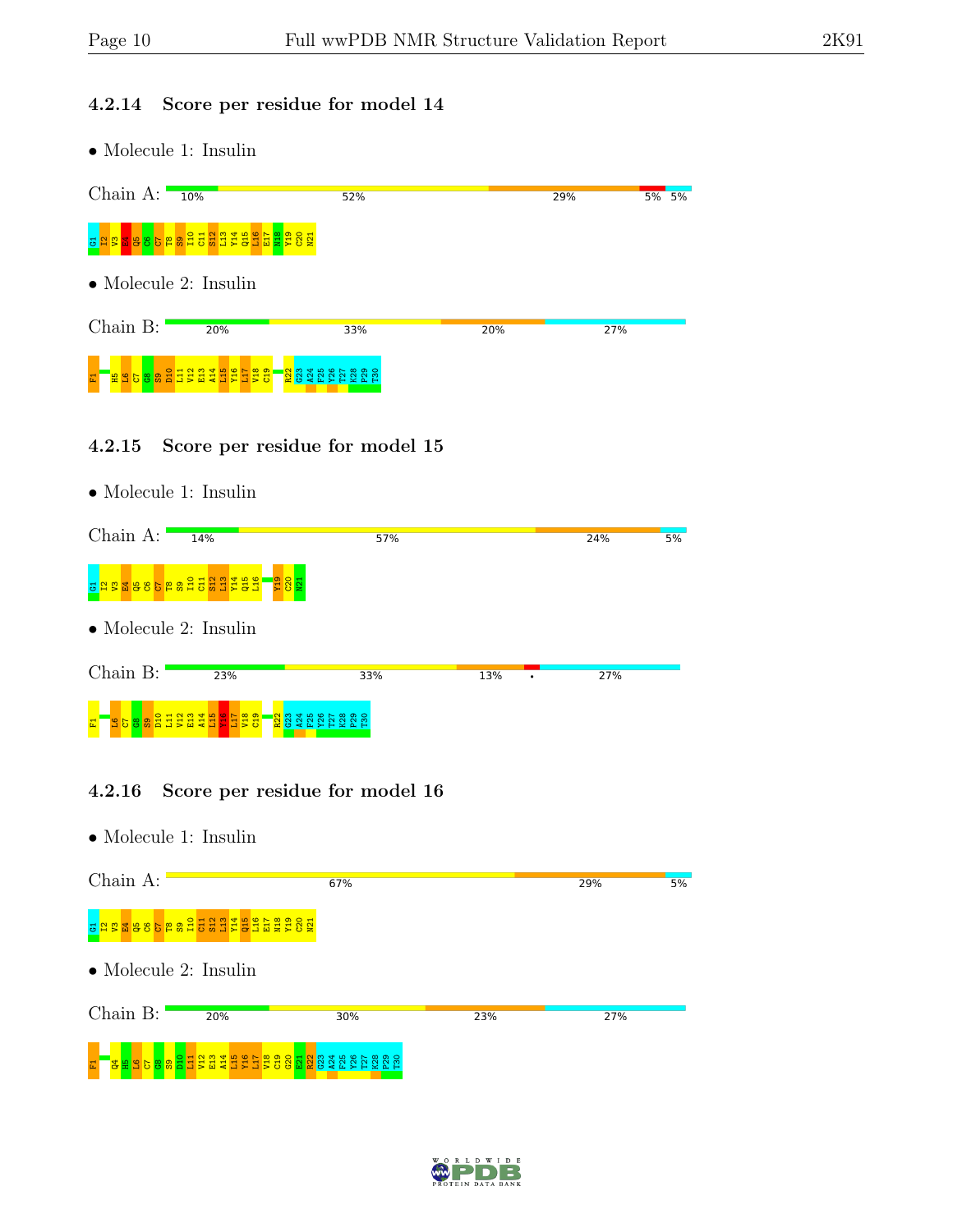#### 4.2.17 Score per residue for model 17

• Molecule 1: Insulin



#### 4.2.18 Score per residue for model 18

• Molecule 1: Insulin

| Chain A:                      | 14%                                                    | 52% |     | 29% | 5% |
|-------------------------------|--------------------------------------------------------|-----|-----|-----|----|
|                               | <u>ង ដូន ធ្នូន ទីក្ដី ដូន ដូន ដូន ដូន ដូន ដូន ដូ</u> ន |     |     |     |    |
| $\bullet$ Molecule 2: Insulin |                                                        |     |     |     |    |
| Chain B:                      | 20%                                                    | 37% | 17% | 27% |    |
|                               |                                                        |     |     |     |    |
| <u>높급담영용업당 명</u><br>S.<br>冨   | 2822<br>55<br>-靑                                       |     |     |     |    |

### 4.2.19 Score per residue for model 19



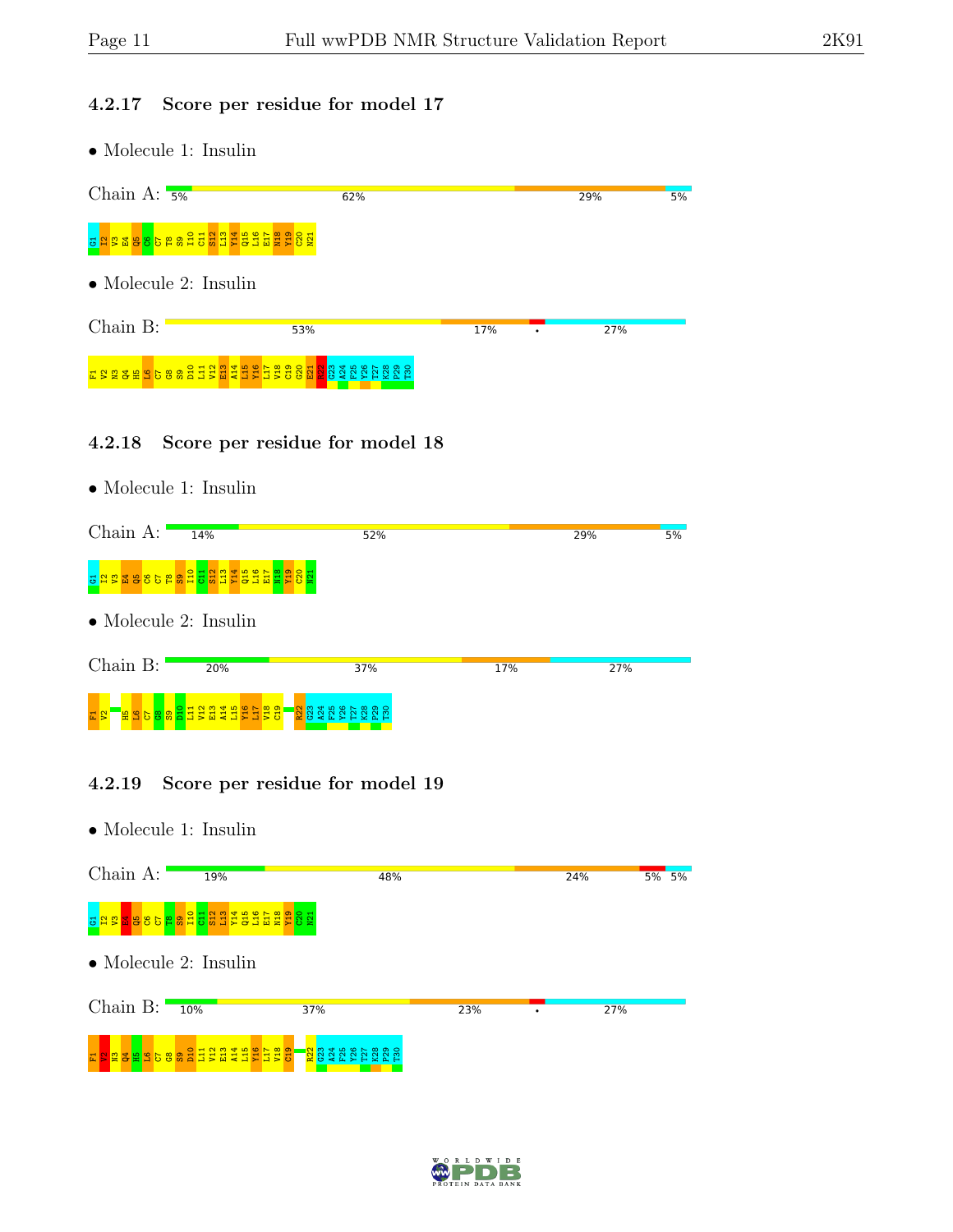### 4.2.20 Score per residue for model 20

 $\bullet$  Molecule 1: Insulin

| Chain A:      | 14%                                       | 57%                          |     | 24% | 5% |
|---------------|-------------------------------------------|------------------------------|-----|-----|----|
| 퓽             | <b>NAZA BRAGO BRAGO BRAGO BRAGO BRAGO</b> |                              |     |     |    |
|               | $\bullet$ Molecule 2: Insulin             |                              |     |     |    |
| Chain B:      | 17%                                       | 47%                          | 10% | 27% |    |
| 8899988<br>甚양 | 8188488688                                | <u>ន</u><br>334<br>834<br>85 |     |     |    |

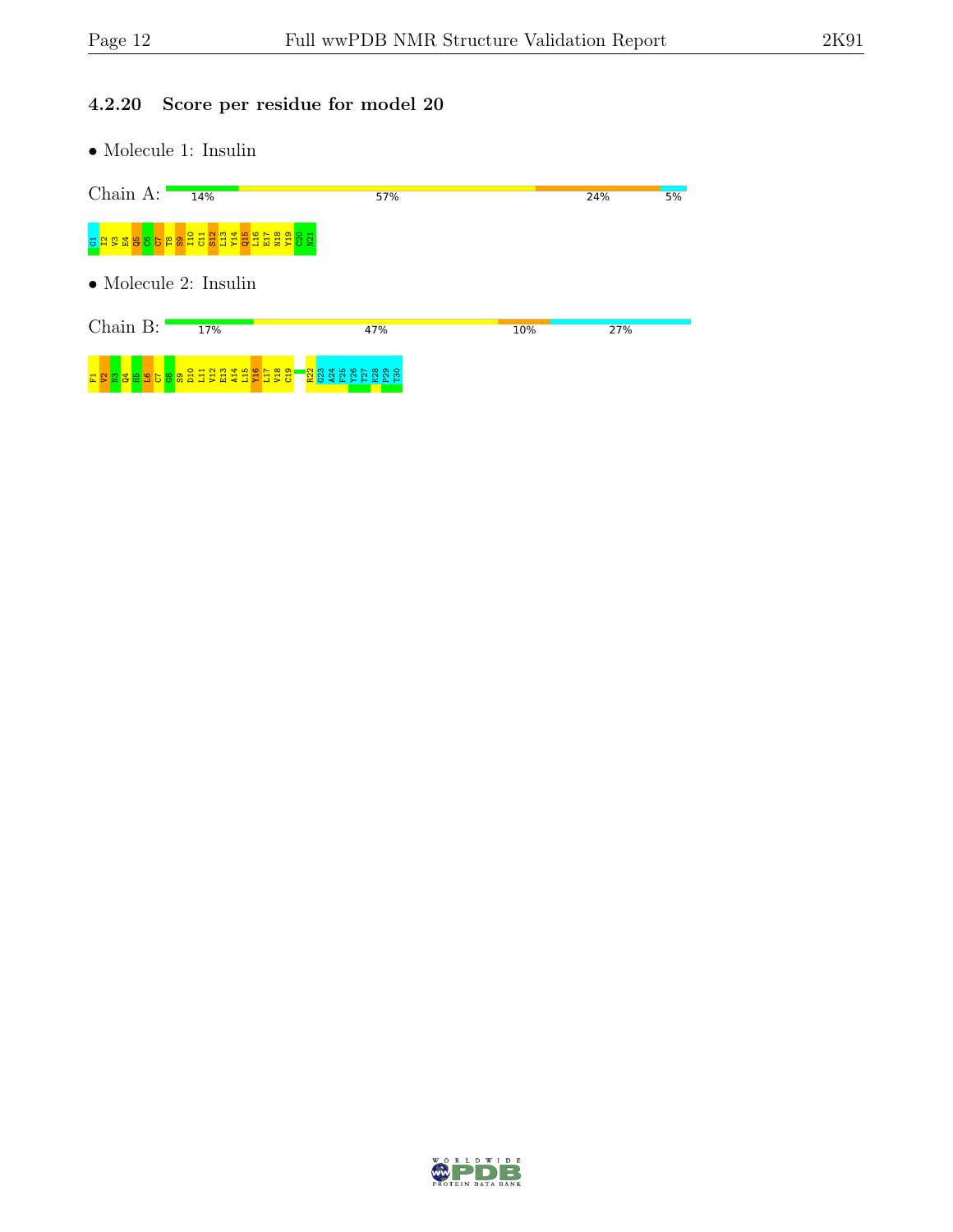# 5 Refinement protocol and experimental data overview  $(i)$

The models were refined using the following method: DISTANCE GEOMETRY, SIMULATED ANNEALING.

Of the 40 calculated structures, 20 were deposited, based on the following criterion: structures with the lowest energy.

The following table shows the software used for structure solution, optimisation and refinement.

| Software name   Classification |                                 | Version |
|--------------------------------|---------------------------------|---------|
| X-PLOR                         | refinement                      | 3.85    |
| VNMR 6.1B                      | structure solution $\vert$ 6.1B |         |

No chemical shift data was provided.

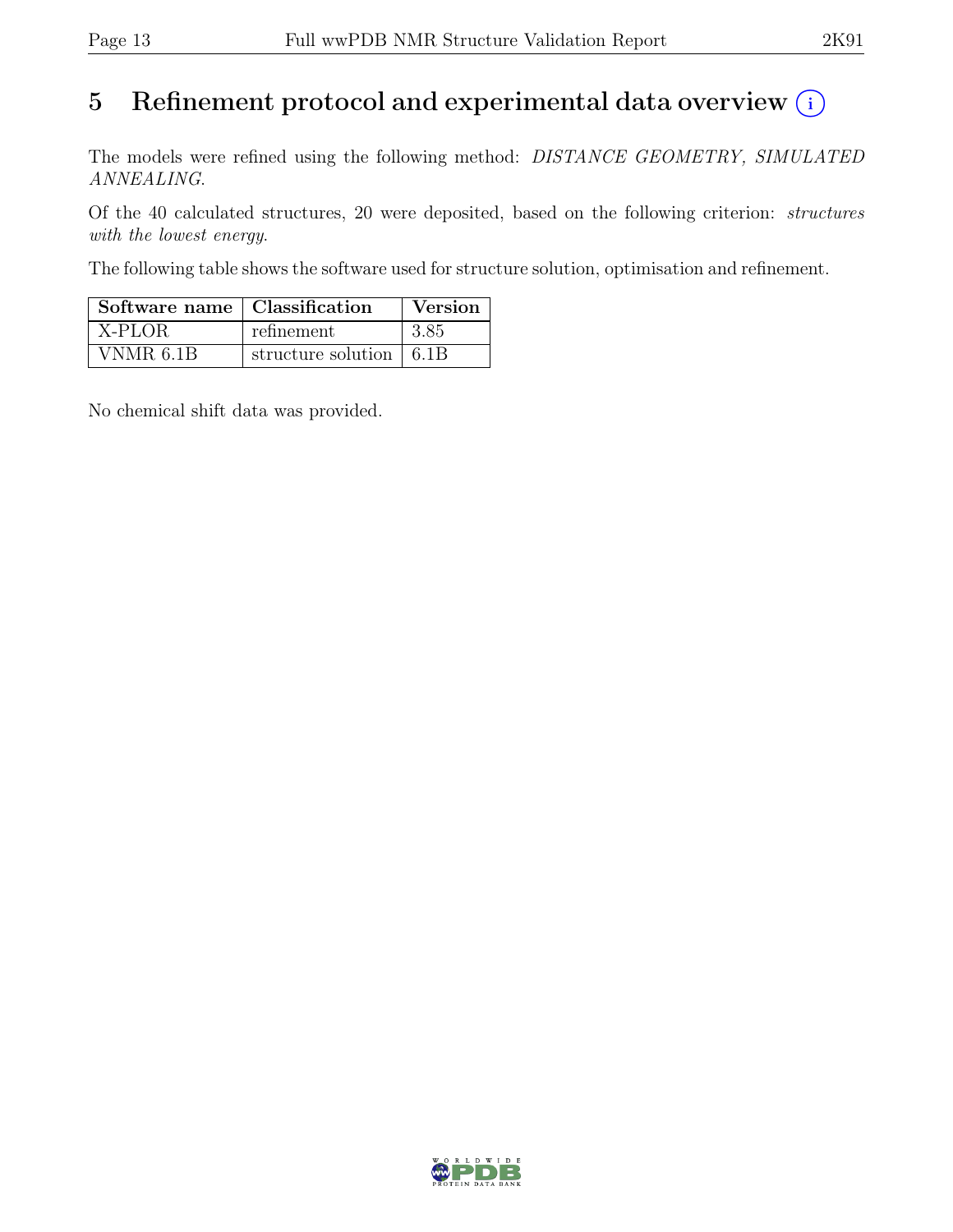# 6 Model quality  $(i)$

## 6.1 Standard geometry (i)

There are no covalent bond-length or bond-angle outliers.

Chiral center outliers are detected by calculating the chiral volume of a chiral center and verifying if the center is modelled as a planar moiety or with the opposite hand. A planarity outlier is detected by checking planarity of atoms in a peptide group, atoms in a mainchain group or atoms of a sidechain that are expected to be planar.

|  | Mol   Chain   Chirality   Planarity |               |
|--|-------------------------------------|---------------|
|  | $0.0 \pm 0.0$                       | $1.0 \pm 0.0$ |
|  |                                     |               |

There are no bond-length outliers.

There are no bond-angle outliers.

There are no chirality outliers.

All unique planar outliers are listed below.

|  |  |                        | Mol   Chain   Res   Type   Group   Models (Total) |
|--|--|------------------------|---------------------------------------------------|
|  |  | $22$   ARG   Sidechain |                                                   |

## 6.2 Too-close contacts  $(i)$

In the following table, the Non-H and H(model) columns list the number of non-hydrogen atoms and hydrogen atoms in each chain respectively. The H(added) column lists the number of hydrogen atoms added and optimized by MolProbity. The Clashes column lists the number of clashes averaged over the ensemble.

| Mol  | Chain |      | $\vert$ Non-H $\vert$ H(model) | $H(\mathrm{added})$ | Clashes    |
|------|-------|------|--------------------------------|---------------------|------------|
|      |       | 159  | 44                             | 44                  | $41\pm5$   |
|      |       | 171  | 165                            | 165                 | $40 \pm 4$ |
| A 11 |       | 6600 | 6180                           | 6180                | 1425       |

The all-atom clashscore is defined as the number of clashes found per 1000 atoms (including hydrogen atoms). The all-atom clashscore for this structure is 112.

All unique clashes are listed below, sorted by their clash magnitude.

| Atom-1                                                           | $\bold{Atom\text{-}2}$ |          | $\pm \text{Clash}(\text{\AA}) \mid \text{Distance}(\text{\AA}) \perp$ | Models<br>Worst | Total |
|------------------------------------------------------------------|------------------------|----------|-----------------------------------------------------------------------|-----------------|-------|
| $1 \cdot A \cdot 2 \cdot H \cdot H$ $\Gamma \cdot H$ $\Gamma$ 11 | 1: A:19: TYR: CE1      | $1.05\,$ | 1.86                                                                  |                 |       |

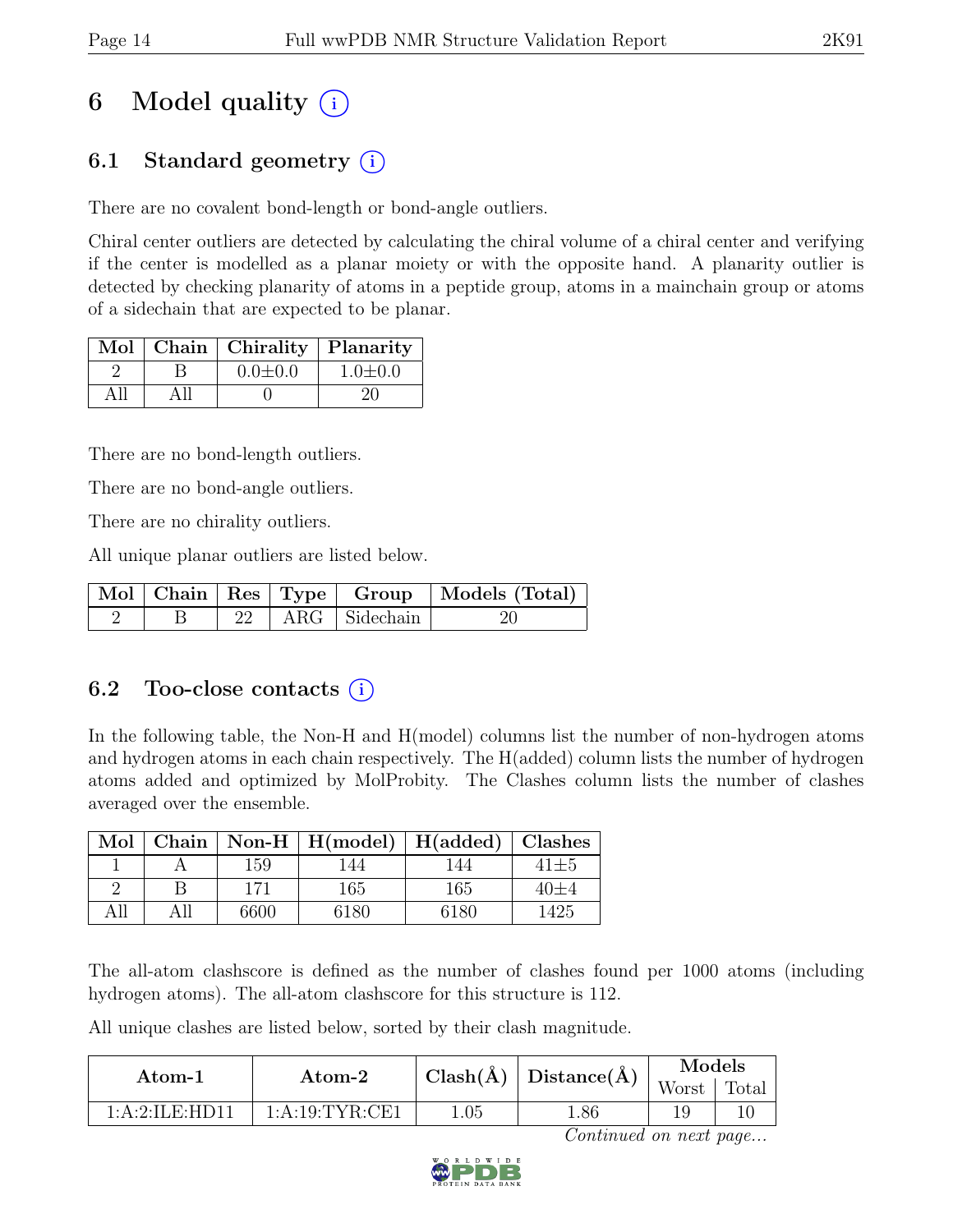|                   |                    |              |                   | Models           |                 |  |
|-------------------|--------------------|--------------|-------------------|------------------|-----------------|--|
| Atom-1            | Atom-2             | $Clash(\AA)$ | Distance $(\AA)$  | Worst            | Total           |  |
| 1:A:2:ILE:HD11    | 1:A:19:TYR:CD1     | 1.03         | 1.86              | 20               | $\overline{5}$  |  |
| 2:B:14:ALA:O      | 2:B:18:VAL:HG13    | 0.95         | 1.61              | 13               | 20              |  |
| 2: B:6: LEU: CD2  | 2:B:11:LEU:HD23    | 0.94         | 1.92              | 8                | 10              |  |
| 1:A:16:LEU:O      | 2:B:15:LEU:HD21    | 0.94         | 1.62              | 19               | 10              |  |
| 1:A:3:VAL:HG12    | 2:B:11:LEU:HD22    | 0.93         | 1.36              | 10               | $\overline{4}$  |  |
| 2:B:6:LEU:HD22    | 2: B:6: LEU:O      | 0.93         | 1.63              | 14               | 20              |  |
| 1:A:3:VAL:HG11    | 2:B:11:LEU:CD1     | 0.93         | 1.94              | 18               | $6\overline{6}$ |  |
| 1: A:9: SER:O     | 1:A:10:ILE:HD13    | 0.88         | 1.67              | 15               | $8\,$           |  |
| 1: A:3: VAL: HG11 | 2:B:11:LEU:HD22    | 0.87         | 1.46              | $\overline{5}$   | $\overline{6}$  |  |
| 2:B:1:PHE:CE1     | 2:B:14:ALA:HB1     | 0.87         | 2.05              | $\boldsymbol{9}$ | $\sqrt{6}$      |  |
| 1:A:2:ILE:HD11    | 1:A:19:TYR:CZ      | 0.84         | 2.07              | $\overline{8}$   | $\overline{5}$  |  |
| 1: A: 11: CYS: SG | 1: A:16: LEU: HD11 | 0.83         | 2.14              | 13               | $\overline{3}$  |  |
| 1:A:2:ILE:HD11    | 1: A: 19: TYR: CG  | 0.83         | 2.08              | 16               | $\overline{4}$  |  |
| 1:A:2:ILE:HD11    | 1:A:19:TYR:CE2     | 0.83         | 2.08              | 17               | $\overline{5}$  |  |
| 2: B:6: LEU: N    | 2:B:6:LEU:HD13     | 0.82         | 1.89              | 13               | 20              |  |
| 1:A:16:LEU:HD13   | 1:A:19:TYR:CE2     | 0.82         | $\overline{2.09}$ | 19               | 12              |  |
| 2:B:1:PHE:CE2     | 2:B:14:ALA:HB1     | 0.81         | 2.10              | 18               | $\overline{4}$  |  |
| 1: A:12: SER:O    | 1:A:16:LEU:HD13    | 0.80         | 1.75              | 3                | $\overline{2}$  |  |
| $1:$ A:3:VAL:HG11 | 2: B: 11: LEU: CG  | 0.80         | 2.07              | 16               | $\overline{2}$  |  |
| 1:A:12:SER:O      | 1:A:16:LEU:HD23    | 0.80         | 1.77              | 17               | $\overline{6}$  |  |
| 1:A:2:ILE:HD11    | 1:A:19:TYR:CD2     | 0.80         | 2.12              | 17               | $\overline{5}$  |  |
| 1:A:15:GLN:HG3    | $1:$ A:16:LEU:HD12 | 0.79         | 1.53              | 16               | $\overline{5}$  |  |
| 1:A:13:LEU:HD22   | 1:A:14:TYR:N       | 0.79         | 1.93              | 16               | $\overline{7}$  |  |
| 1:A:3:VAL:HG11    | 2:B:11:LEU:CD2     | 0.78         | 2.09              | 16               | $\overline{4}$  |  |
| 2:B:1:PHE:CZ      | 2:B:14:ALA:HB1     | 0.77         | 2.13              | 18               | $\overline{5}$  |  |
| 1: A:3: VAL:CG1   | 2:B:11:LEU:HD22    | 0.77         | 2.09              | 10               | $\overline{8}$  |  |
| 1:A:3:VAL:HG11    | 2:B:11:LEU:HG      | 0.77         | 1.56              | 11               | $\overline{2}$  |  |
| 1:A:13:LEU:HD22   | 1: A: 13: LEU: C   | 0.77         | 2.00              | 15               | $\overline{7}$  |  |
| 1:A:13:LEU:HD23   | 1: A:14:TYR:N      | 0.77         | 1.94              | 5                | $\mathbf{1}$    |  |
| 1:A:16:LEU:O      | 1:A:16:LEU:HD12    | 0.76         | 1.79              | 14               | $\mathbf{1}$    |  |
| 1:A:3:VAL:HG11    | 2:B:11:LEU:HD13    | 0.76         | 1.57              | 18               | 8               |  |
| 2:B:2:VAL:HG13    | 2: B:3: ASN: N     | 0.75         | 1.95              | 19               | $\mathbf{1}$    |  |
| 2:B:1:PHE:CZ      | 2:B:14:ALA:HB2     | 0.75         | 2.17              | 15               | $\overline{6}$  |  |
| 1:A:3:VAL:HG11    | 2:B:11:LEU:HD21    | 0.74         | 1.59              | 16               | $\mathbf{1}$    |  |
| 1: A:3: VAL: HG11 | 2:B:11:LEU:HD11    | 0.72         | 1.61              | 13               | $\overline{4}$  |  |
| 1:A:2:ILE:HG23    | $1:$ A:3:VAL:HG13  | 0.72         | 1.61              | 15               | $\overline{7}$  |  |
| 1:A:2:ILE:O       | 1:A:2:ILE:HD13     | 0.71         | 1.84              | $\mathbf 1$      | $\overline{2}$  |  |
| 1:A:2:ILE:HD11    | 1: A:19: TYR: HB3  | 0.71         | 1.62              | 16               | 1               |  |
| 2:B:6:LEU:HD22    | 2: B:6: LEU: C     | 0.71         | 2.06              | 8                | 20              |  |
| 2:B:14:ALA:O      | 2:B:17:LEU:HD12    | 0.70         | 1.86              | $\overline{7}$   | 13              |  |
| 1:A:13:LEU:C      | 1:A:13:LEU:HD23    |              | 2.07              | 17               | $\overline{2}$  |  |

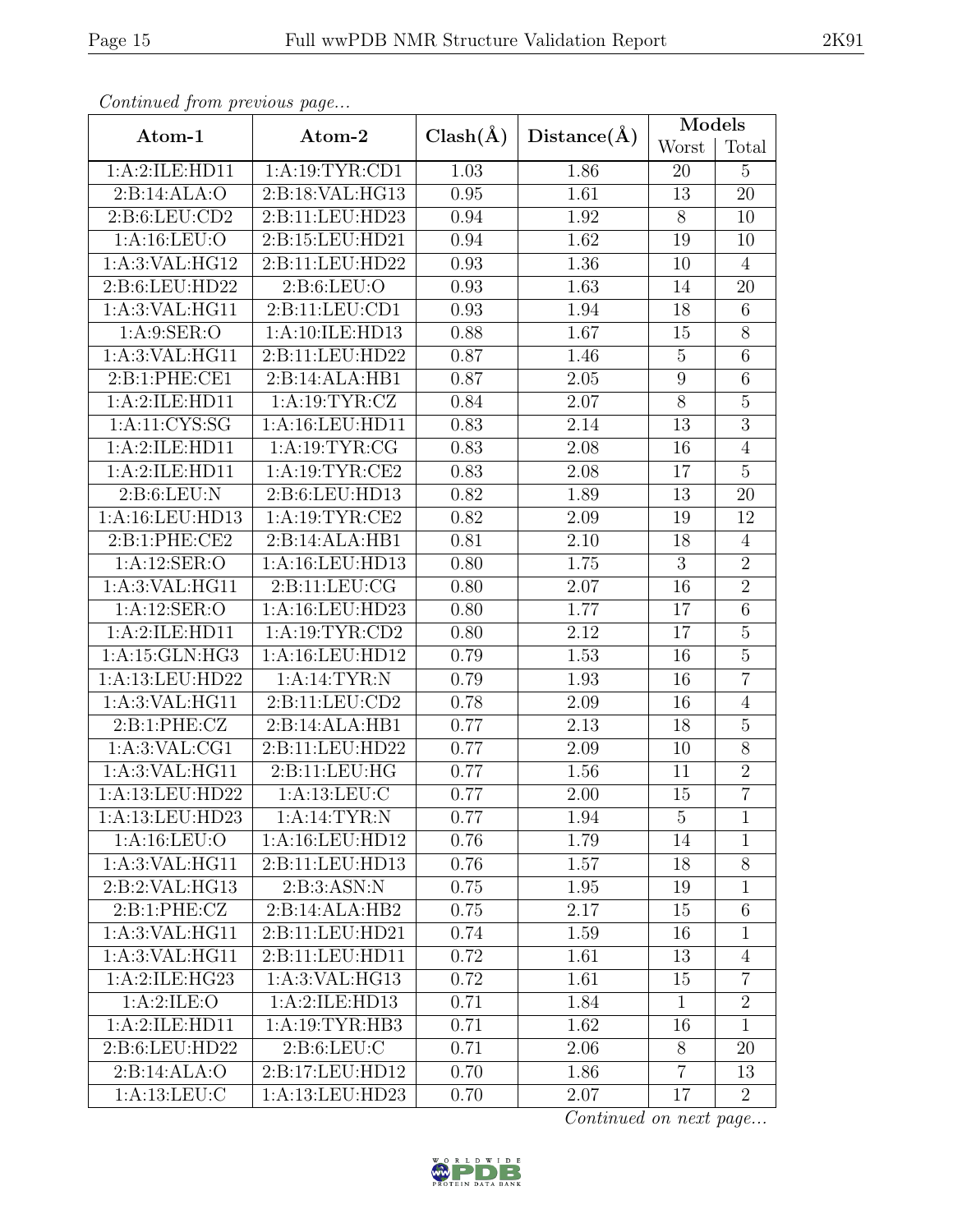| Continuation protions page           |                                  |              |             | Models         |                 |  |
|--------------------------------------|----------------------------------|--------------|-------------|----------------|-----------------|--|
| Atom-1                               | Atom-2                           | $Clash(\AA)$ | Distance(A) | Worst          | Total           |  |
| 2:B:6:LEU:HD13                       | 2: B:6: LEU: H                   | 0.69         | 1.47        | 12             | 20              |  |
| 1: A:13: LEU: CB                     | 2:Bi:18:VAL:HG11                 | 0.69         | 2.17        | 3              | $\mathbf{1}$    |  |
| 1:A:2:ILE:C                          | 1:A:2:ILE:HD13                   | 0.69         | 2.07        | 11             | 6               |  |
| 1:A:2:ILE:HD13                       | 1:A:2:ILE:C                      | 0.68         | 2.08        | $\mathbf{1}$   | $\overline{2}$  |  |
| 1:A:2:ILE:HD11                       | 1:A:19:TYR:CB                    | 0.68         | 2.18        | 16             | $\mathbf{1}$    |  |
| 2:B:15:LEU:HA                        | 2:B:18:VAL:HG22                  | 0.67         | 1.64        | $\sqrt{3}$     | 20              |  |
| $1:A:12:\overline{\text{SER:CB}}$    | 1:A:14:TYR:CZ                    | 0.67         | 2.78        | 13             | 17              |  |
| 2:B:12:VAL:O                         | 2: B:16: TYR:N                   | 0.67         | 2.28        | 19             | 20              |  |
| $1:A:\overline{3:VAL:HG21}$          | 2:B:11:LEU:HD21                  | 0.67         | 1.67        | 11             | $\overline{1}$  |  |
| 1:A:10:ILE:HG23                      | 2:B:4:GLN:N                      | 0.66         | 2.06        | $\overline{5}$ | $\overline{7}$  |  |
| 1:A:13:LEU:HD23                      | 1:A:14:TYR:H                     | 0.66         | 1.47        | $\overline{5}$ | $\overline{1}$  |  |
| 1: A:20: CYS:SG                      | 2:B:15:LEU:HD23                  | 0.66         | 2.31        | 16             | $\bf 5$         |  |
| 1:A:10:ILE:HG21                      | 2:B:3:ASN:HA                     | 0.66         | 1.67        | $\overline{3}$ | $\overline{1}$  |  |
| 1:A:19:TYR:HB2                       | 2:B:15:LEU:HD21                  | 0.66         | 1.67        | 14             | $\overline{1}$  |  |
| 1:A:13:LEU:HA                        | 1:A:16:LEU:HD13                  | 0.66         | 1.68        | $\overline{4}$ | $\overline{3}$  |  |
| 1:A:10:ILE:HG21                      | 2:B:3:ASN:HB2                    | 0.65         | 1.67        | $\,6$          | $\overline{3}$  |  |
| 1:A:16:LEU:HD22                      | 2: B: 1: PHE: CZ                 | 0.65         | 2.26        | $\,$ 6 $\,$    | $\overline{1}$  |  |
| 2: B:6: LEU: N                       | 2:B:6:LEU:CD1                    | 0.65         | 2.60        | $9\,$          | 20              |  |
| 1: A:5: GLN: HA                      | 1:A:8:THR:HG22                   | 0.65         | 1.68        | 15             | $\overline{4}$  |  |
| 1:A:12:SER:CB                        | 1:A:14:TYR:CE2                   | 0.65         | 2.80        | 19             | 14              |  |
| 1:A:2:ILE:CD1                        | 1:A:19:TYR:CE1                   | 0.65         | 2.79        | 3              | $\overline{4}$  |  |
| 1:A:2:ILE:HD13                       | 1:A:2:ILE:O                      | 0.65         | 1.91        | $\overline{2}$ | $\overline{4}$  |  |
| 1:A:14:TYR:CD1                       | 1: A:15: GLN:N                   | 0.64         | 2.65        | 19             | 9               |  |
| 2:B:1:PHE:CE2                        | 2:B:14:ALA:CB                    | 0.64         | 2.80        | 18             | 3               |  |
| 1: A:4: GLU:O                        | 1:A:8:THR:HG22                   | 0.64         | 1.92        | 14             | $8\,$           |  |
| 1: A: 19: TYR: N                     | 1: A: 19: TYR: CD1               | 0.64         | 2.63        | $\overline{3}$ | 12              |  |
| 2:B:1:PHE:CE1                        | 2:B:14:ALA:CB                    | 0.64         | 2.80        | 12             | $6\phantom{.}6$ |  |
| 1:A:13:LEU:CB                        | 2:B:1:PHE:CE1                    | 0.64         | 2.81        | $\overline{8}$ | $\overline{5}$  |  |
| 2:B:6:LEU:HD23                       | 2:B:11:LEU:HD23                  | 0.64         | 1.69        | 4              | $\overline{2}$  |  |
| 1:A:13:LEU:HD12                      | 2:B:1:PHE:HB3                    | 0.64         | 1.67        | 17             | 3               |  |
| 1:A:16:LEU:HD12                      | 1: A:16:LEU: C                   | 0.63         | 2.14        | 14             | $\mathbf{1}$    |  |
| 1:A:16:LEU:HD13                      | 1: A:19: TYR: HE2                | 0.63         | 1.51        | 9              | $8\,$           |  |
| $2: B:6: \overline{\mathrm{LU:CD2}}$ | 2:B:11:LEU:HD12                  | 0.63         | 2.24        | 11             | $\overline{2}$  |  |
| 2:B:12:VAL:O                         | 2: B: 16: TYR: CB                | 0.63         | 2.47        | 10             | $\mathbf 5$     |  |
| 1:A:13:LEU:HB2                       | 2:B:18:VAL:HG11                  | 0.63         | 1.70        | 19             | $\overline{3}$  |  |
| 2: B: 7: CYS: HA                     | 2:B:11:LEU:HD13                  | 0.62         | 1.71        | 11             | $\overline{2}$  |  |
| 2:B:1:PHE:CZ                         | 2:B:14:ALA:CB                    |              | 2.81        | 18             | $\overline{7}$  |  |
| 1: A:19:TYR:CD1                      | 1: A:19: TYR: N                  | 0.61         | 2.66        | 20             | 6               |  |
| 1:A:10:ILE:HG21                      | 2:B:3:ASN:HB3                    | 0.61         | 1.72        | 11             | 3               |  |
| 1: A:13: LEU: N                      | 1: A:13: LEU: HD13               | 0.61         | 2.11        | 19             | $\overline{7}$  |  |
| 1:A:13:LEU:HD23                      | $1:A:13:\overline{\text{LEU:N}}$ |              | 2.11        | 18             | $\overline{4}$  |  |

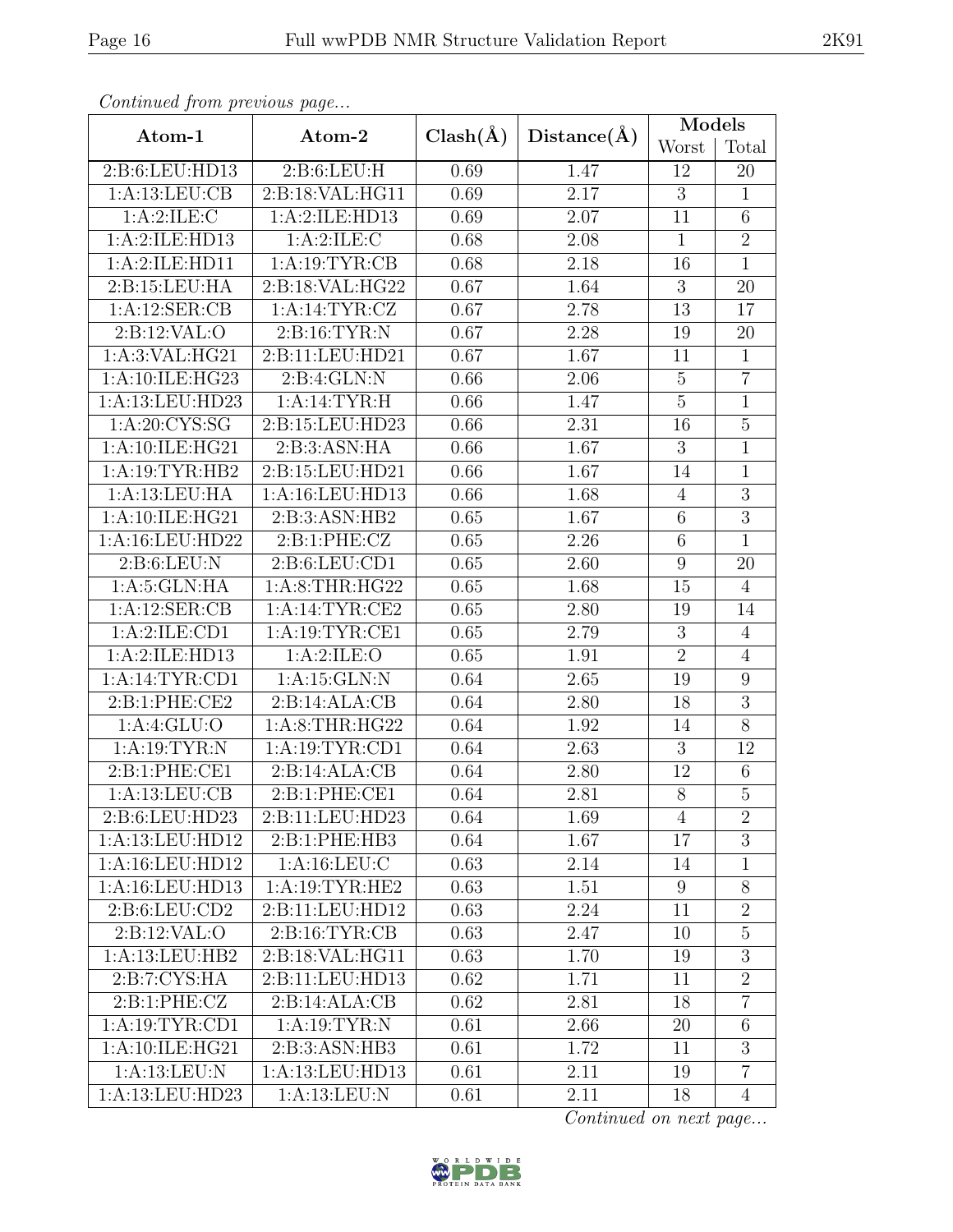| $\mu$ . The process of $\mu$ is a page |                    |              |             | Models           |                 |  |
|----------------------------------------|--------------------|--------------|-------------|------------------|-----------------|--|
| Atom-1                                 | Atom-2             | $Clash(\AA)$ | Distance(A) | Worst            | Total           |  |
| 1:A:16:LEU:HD11                        | 2:B:15:LEU:HG      | 0.61         | 1.71        | 14               | $\mathbf{1}$    |  |
| 1:A:12:SER:HB2                         | 1:A:14:TYR:CE2     | 0.60         | 2.32        | 12               | 16              |  |
| 2:B:6:LEU:CD2                          | 2:B:11:LEU:CD1     | 0.60         | 2.80        | 16               | $\overline{2}$  |  |
| 1:A:2:ILE:CG1                          | 1: A: 19: TYR: CD1 | 0.60         | 2.84        | 11               | $\overline{3}$  |  |
| 2:B:1:PHE:HE2                          | 2:B:14:ALA:HB1     | 0.60         | 1.57        | $20\,$           | $\overline{3}$  |  |
| 1: A:3:VAL:CG1                         | 2:B:11:LEU:CD2     | 0.59         | 2.80        | $6\,$            | $\overline{5}$  |  |
| 2:B:2:VAL:CG1                          | 2: B:3: ASN:N      | 0.59         | 2.66        | 19               | $\mathbf{1}$    |  |
| 1: A: 16: LEU: CD1                     | 2: B: 15: LEU: CD1 | 0.58         | 2.81        | 14               | $\mathbf{1}$    |  |
| 1: A: 13: LEU: C                       | 1:A:13:LEU:CD2     | 0.58         | 2.72        | 10               | 9               |  |
| 1:A:13:LEU:HD12                        | 2:B:1:PHE:HB2      | 0.58         | 1.75        | $\mathbf{1}$     | $\overline{4}$  |  |
| 2:B:6:LEU:HD21                         | 2:B:11:LEU:HD23    | 0.58         | 1.76        | $\overline{2}$   | 6               |  |
| 1: A:3: VAL: HG21                      | 1: A: 7: CYS: SG   | 0.57         | 2.40        | 13               | $\overline{7}$  |  |
| 1:A:12:SER:HB3                         | 1:A:14:TYR:CZ      | 0.57         | 2.34        | 14               | 6               |  |
| 1: A:8:THR:O                           | 2: B:5: HIS: CE1   | 0.57         | 2.57        | $\overline{7}$   | 6               |  |
| 2: B: 13: GLU: O                       | 2:B:17:LEU:HD11    | 0.57         | 1.99        | $\mathbf{1}$     | 3               |  |
| 1:A:15:GLN:OE1                         | 1:A:19:TYR:CZ      | 0.57         | 2.57        | 20               | $\overline{1}$  |  |
| 2:B:1:PHE:CE1                          | 2:B:14:ALA:HB2     | 0.57         | 2.35        | 12               | $\overline{2}$  |  |
| 2:B:6:LEU:CD2<br>2:B:11:LEU:CD2        |                    | 0.57         | 2.81        | 15               | $\overline{9}$  |  |
| 1:A:7:CYS:SG                           | 2:B:11:LEU:HD21    | 0.57         | 2.40        | $\overline{5}$   | $\overline{2}$  |  |
| 2:B:12:VAL:O                           | 2:B:16:TYR:HB3     | 0.57         | 2.00        | 14               | 20              |  |
| 1: A:4: GLU:O                          | 1: A:8:THR:HG23    | 0.57         | 2.00        | 12               | $\overline{3}$  |  |
| 1:A:12:SER:HB2                         | 1:A:14:TYR:CZ      | 0.56         | 2.35        | 11               | 15              |  |
| 1:A:13:LEU:HD12                        | 1:A:14:TYR:N       | 0.56         | 2.15        | $\boldsymbol{3}$ | $\mathbf{1}$    |  |
| 1:A:13:LEU:H                           | 1:A:13:LEU:HD23    | 0.56         | 1.60        | $\,$ 6 $\,$      | $6\phantom{.}6$ |  |
| 1: A:8:THR:HG23                        | 1: A:9: SER: N     | 0.56         | 2.15        | $\overline{2}$   | 11              |  |
| 2: B: 9: SER: O                        | 2: B: 12: VAL: CG2 | 0.56         | 2.53        | 13               | 17              |  |
| 1:A:16:LEU:HD22                        | 2:B:1:PHE:CE2      | 0.56         | 2.36        | 13               | $\mathbf{1}$    |  |
| 1:A:16:LEU:HD21                        | 2:B:14:ALA:HB1     | 0.56         | 1.76        | 14               | $\overline{1}$  |  |
| 1:A:13:LEU:HD12                        | 1: A:14:TYR:H      | 0.56         | 1.59        | 3                | 1               |  |
| 1:A:13:LEU:HB2                         | 2:B:1:PHE:CE2      | 0.55         | 2.36        | 18               | $\overline{2}$  |  |
| 2:B:11:LEU:O                           | 2:B:15:LEU:HD12    | 0.55         | 2.02        | 16               | $\overline{2}$  |  |
| 1: A:12: SER:O                         | 1:A:15:GLN:CG      | 0.55         | 2.55        | 13               | $8\,$           |  |
| 2:B:15:LEU:HD23                        | 2: B: 19: CYS: SG  | 0.55         | 2.42        | 9                | $\overline{2}$  |  |
| 1:A:13:LEU:HB3                         | 2:B:18:VAL:HG11    | 0.55         | 1.77        | 3                | 1               |  |
| 2: B:2: VAL: CG2                       | 2: B: 4: GLN: NE2  | 0.54         | 2.71        | 9                | $\mathbf{1}$    |  |
| 1: A:13: LEU: N                        | 1:A:13:LEU:CD1     | 0.54         | 2.71        | 19               | $\overline{7}$  |  |
| 1:A:2:ILE:CG1                          | 1:A:19:TYR:CE1     | 0.54         | 2.90        | 13               | $\overline{2}$  |  |
| 1: A:3: VAL:O                          | 1: A:5: GLN:N      | 0.54         | 2.41        | 13               | 20              |  |
| 1: A:14:TYR:O                          | 1:A:17:GLU:CG      | 0.54         | 2.56        | 14               | $\overline{5}$  |  |
| 2:B:14:ALA:O                           | 2:B:17:LEU:CD1     | 0.54         | 2.56        | $6\phantom{.}6$  | $\overline{7}$  |  |
| 1:A:16:LEU:HA                          | 1: A: 19: TYR: CZ  |              | 2.38        | 14               | $\mathbf{1}$    |  |

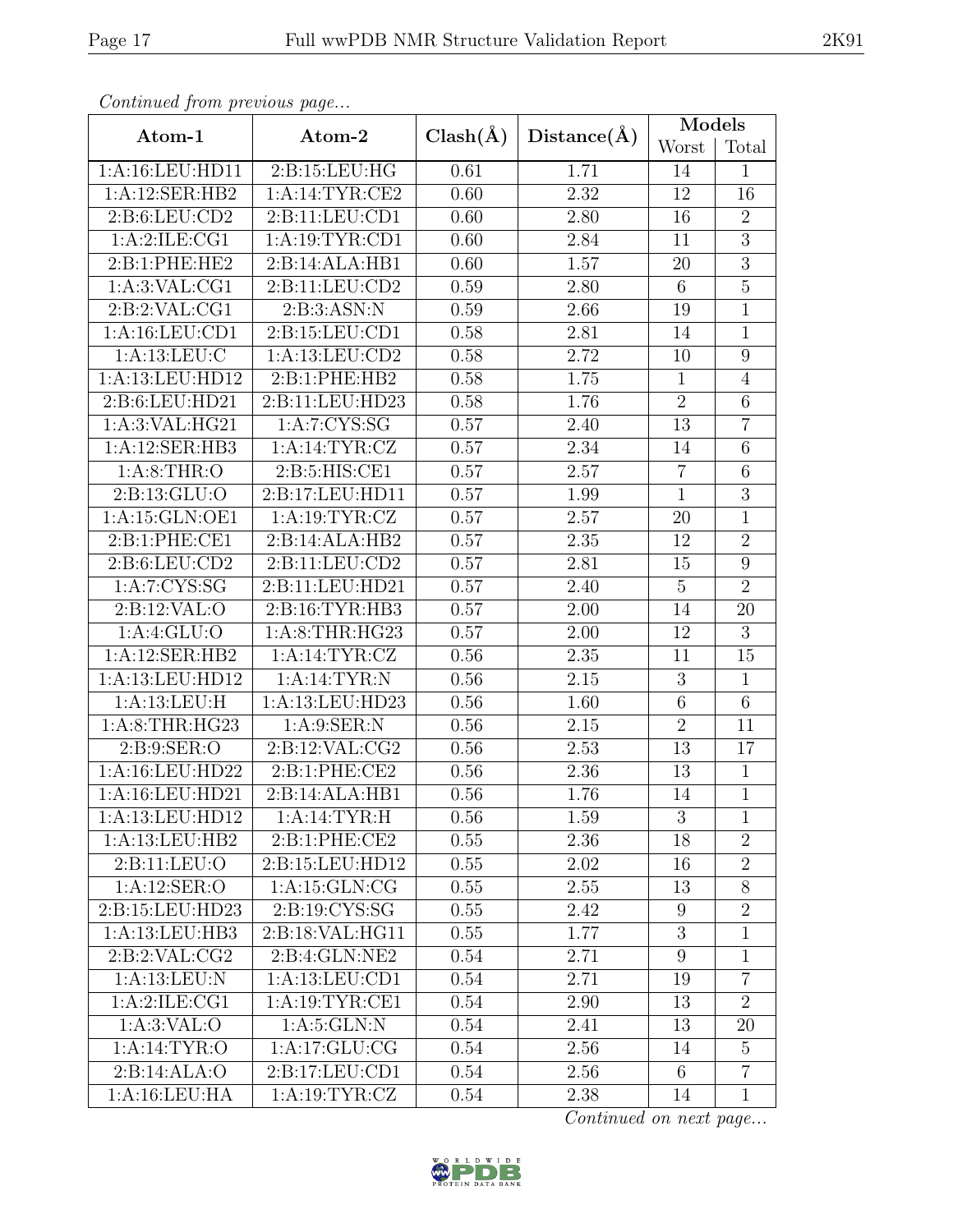|                                  |                    |              |             | Models         |                |  |
|----------------------------------|--------------------|--------------|-------------|----------------|----------------|--|
| Atom-1                           | Atom-2             | $Clash(\AA)$ | Distance(A) | Worst          | Total          |  |
| 2:B:14:ALA:O                     | 2:B:18:VAL:CG1     | 0.54         | 2.53        | 17             | 12             |  |
| 1:A:12:SER:CB                    | 1:A:14:TYR:CE1     | 0.54         | 2.91        | $\overline{5}$ | $\overline{3}$ |  |
| 1:A:12:SER:HB2                   | 1:A:14:TYR:CE1     | 0.54         | 2.37        | $\bf 5$        | $\overline{4}$ |  |
| 1:A:13:LEU:HD12                  | 1:A:13:LEU:N       | 0.54         | 2.18        | $\overline{3}$ | $\mathbf{1}$   |  |
| 1:A:11:CYS:HB3                   | 1:A:16:LEU:HD11    | 0.53         | 1.80        | $\overline{3}$ | $\overline{2}$ |  |
| 1:A:12:SER:HB2                   | 1:A:14:TYR:CD2     | 0.53         | 2.38        | 18             | $\overline{8}$ |  |
| 1: A: 10: ILE: HG21              | 2:B:3:ASN:CB       | 0.53         | 2.32        | 11             | $\overline{2}$ |  |
| 1:A:2:ILE:CD1                    | 1: A:2: ILE: O     | 0.53         | 2.55        | 6              | $\mathbf{1}$   |  |
| 2: B:6: LEU: CD2                 | 2: B:6: LEU: C     | 0.53         | 2.77        | $8\,$          | $\overline{8}$ |  |
| 1: A:5: GLN:O                    | 1: A:9: SER: N     | 0.53         | 2.41        | $\overline{2}$ | 10             |  |
| 1:A:4:GLU:O                      | 1: A:8:THR:CG2     | 0.53         | 2.57        | 17             | 11             |  |
| 1:A:3:VAL:HG12                   | 2: B: 11: LEU: CD2 | 0.53         | 2.22        | 10             | $\mathbf{1}$   |  |
| 2:B:18:VAL:CG2                   | 2: B: 19: CYS:N    | 0.53         | 2.72        | 11             | 19             |  |
| 1:A:13:LEU:HB2                   | 2: B: 1: PHE: CE1  | 0.53         | 2.38        | $\overline{5}$ | $\overline{2}$ |  |
| 1: A: 16: LEU: O                 | 2:B:15:LEU:CD2     | 0.53         | 2.57        | 18             | $\overline{2}$ |  |
| 1:A:10:ILE:HD12                  | 2: B: 4: GLN: CA   | 0.53         | 2.33        | $20\,$         | $\overline{3}$ |  |
| 1:A:16:LEU:HD13                  | 1: A:19: TYR: CD2  | 0.53         | 2.38        | $\overline{2}$ | $5\,$          |  |
| 1: A:8:THR:O<br>2: B:5: HIS: ND1 |                    | 0.53         | 2.42        | 12             | $\overline{7}$ |  |
| 1:A:13:LEU:HB3                   | 2: B: 1: PHE: CE1  | 0.53         | 2.38        | 6              | $\overline{2}$ |  |
| 2:B:13:GLU:O                     | 2:B:17:LEU:CG      | 0.53         | 2.57        | $\overline{3}$ | $\overline{7}$ |  |
| 2: B: 13: GLU: O                 | 2:B:17:LEU:CD1     | 0.52         | 2.57        | $\overline{1}$ | $\overline{2}$ |  |
| 2: B: 15: LEU: O                 | 2:B:18:VAL:N       | 0.52         | 2.43        | $\mathfrak{Z}$ | $\overline{3}$ |  |
| 1:A:2:ILE:HG23                   | 1: A:3: VAL: N     | 0.52         | 2.18        | 16             | $\overline{2}$ |  |
| 2:B:12:VAL:O                     | 2: B: 13: GLU: C   | 0.52         | 2.47        | 16             | 20             |  |
| 2: B:6: LEU: C                   | 2: B:6: LEU: CD2   | 0.52         | 2.77        | $9\,$          | 12             |  |
| 1:A:12:SER:OG                    | 1:A:14:TYR:CE1     | 0.52         | 2.58        | $\overline{3}$ | $\overline{1}$ |  |
| 2:B:17:LEU:H                     | 2:B:17:LEU:CD2     | 0.52         | 2.18        | 10             | $\mathbf{1}$   |  |
| 1: A:13: LEU: CB                 | 2:B:18:VAL:CG1     | 0.52         | 2.88        | $\overline{3}$ | $\overline{1}$ |  |
| 1: A:5: GLN:O                    | 1: A:8:THR:N       | 0.52         | 2.43        | 18             | 3              |  |
| 2: B:8: GLY:N                    | 2:B:11:LEU:HD12    | 0.52         | 2.20        | 12             | $\overline{4}$ |  |
| 1:A:13:LEU:HD11                  | 2:B:18:VAL:HG12    | 0.52         | 1.82        | $\mathbf{1}$   | $\overline{2}$ |  |
| 1: A:8:THR:CG2                   | 1: A:9: SER: N     | 0.51         | 2.73        | 16             | 9              |  |
| 1:A:2:ILE:HG13                   | 1: A:19:TYR:CE1    | 0.51         | 2.41        | 13             | $\mathbf{1}$   |  |
| 2: B: 15: LEU: O                 | 2:B:17:LEU:N       | 0.51         | 2.43        | 3              | $6\,$          |  |
| 2:B:10:ASP:N                     | 2: B: 10: ASP: OD1 | 0.51         | 2.43        | $\overline{5}$ | $\overline{4}$ |  |
| 1:A:13:LEU:HD13                  | 2: B: 1: PHE: N    | 0.51         | 2.21        | 9              | 1              |  |
| 2:B:4:GLN:N                      | 2:B:4:GLN:OE1      | 0.51         | 2.43        | 9              | $\mathbf{1}$   |  |
| 2:B:18:VAL:HG23                  | 2:B:19:CYS:SG      | 0.51         | 2.46        | 9              | $\overline{2}$ |  |
| 1: A: 19: TYR: O                 | 2:B:15:LEU:HD22    | 0.51         | 2.05        | 11             | $\mathbf{1}$   |  |
| 1: A:9: SER:O                    | 1:A:10:ILE:CD1     | 0.51         | 2.57        | $\mathbf{1}$   | $\overline{3}$ |  |
| 1:A:13:LEU:HB3                   | 2:B:1:PHE:CG       | 0.51         | 2.41        | $\overline{7}$ | $\overline{7}$ |  |

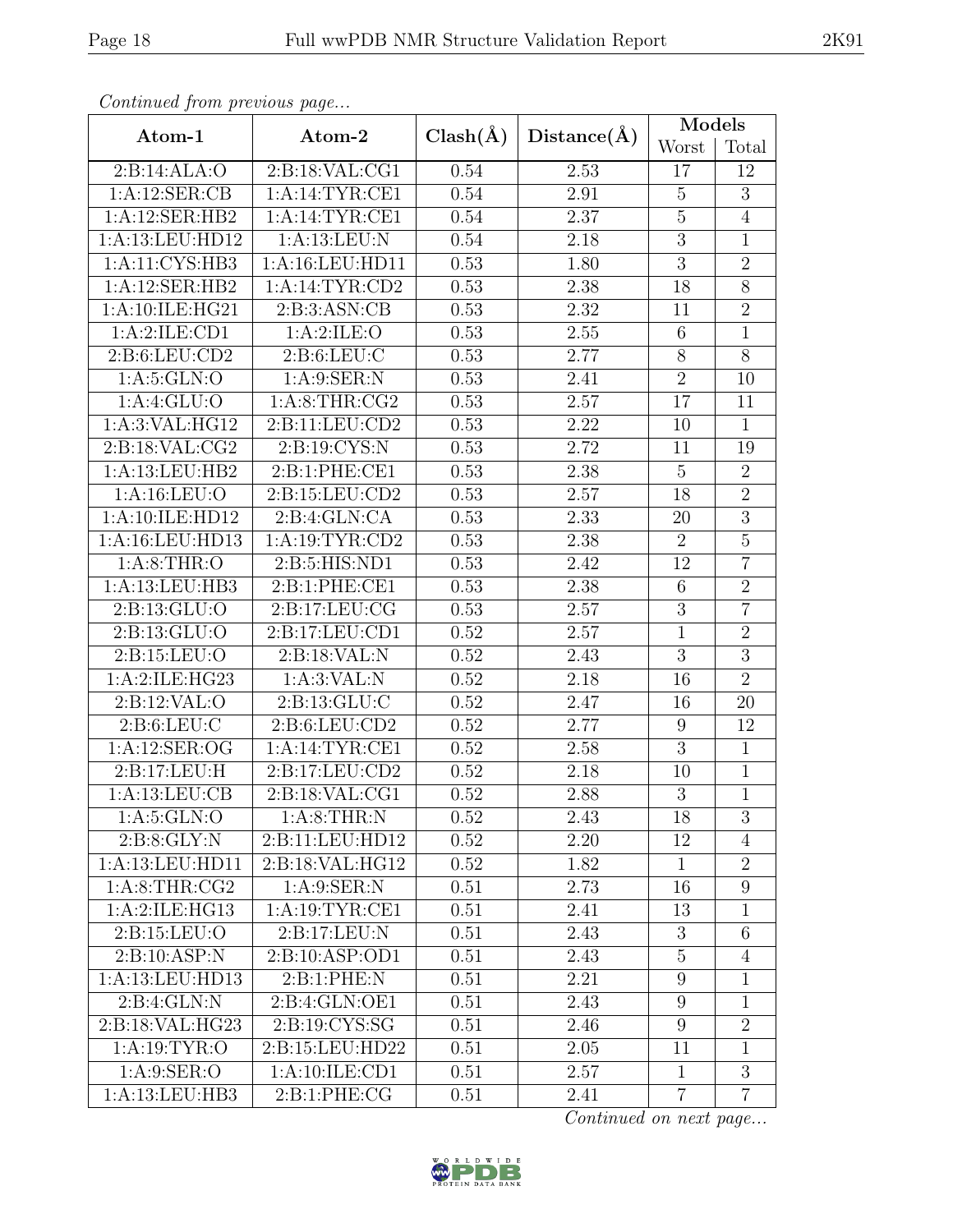| Continuation procession page |                                       |      |                   | Models          |                  |  |
|------------------------------|---------------------------------------|------|-------------------|-----------------|------------------|--|
| Atom-1                       | $Clash(\AA)$<br>Distance(A)<br>Atom-2 |      | Worst             | Total           |                  |  |
| 1:A:13:LEU:HA                | 2:B:1:PHE:CZ                          | 0.51 | 2.41              | 11              | $\overline{4}$   |  |
| 2:B:13:GLU:O                 | 2:B:17:LEU:HD22                       | 0.51 | 2.05              | 10              | $\mathbf{1}$     |  |
| 2: B:5: HIS: CD2             | 2: B:5: HIS:N                         | 0.51 | 2.78              | 12              | $\overline{1}$   |  |
| 2: B:6: LEU:O                | 2: B: 7: CYS: SG                      | 0.50 | 2.69              | 13              | 20               |  |
| 2: B:16: TYR: CG             | 2:B:17:LEU:N                          | 0.50 | 2.78              | 10              | $\mathbf{1}$     |  |
| 2:B:18:VAL:HG23              | 2:B:19:CYS:N                          | 0.50 | 2.22              | $\overline{2}$  | 19               |  |
| 1:A:2:ILE:C                  | 1:A:2:ILE:CD1                         | 0.50 | 2.80              | $9\phantom{.0}$ | $8\,$            |  |
| 1:A:10:ILE:HG22              | 1: A: 11: CYS:H                       | 0.50 | 1.66              | $\overline{5}$  | $\overline{7}$   |  |
| 1: A: 16: LEU: C             | 1:A:16:LEU:CD1                        | 0.50 | 2.80              | 14              | $\overline{1}$   |  |
| 1: A: 13: LEU: HG            | 2:B:18:VAL:HG11                       | 0.50 | 1.82              | $\mathbf{1}$    | $\overline{2}$   |  |
| 2: B: 16: TYR: C             | 2:B:16:TYR:CD1                        | 0.50 | 2.85              | $\overline{3}$  | $\overline{2}$   |  |
| 1: A:8:THR:OG1               | 1: A:9: SER: N                        | 0.50 | 2.45              | 17              | $\mathbf{1}$     |  |
| 1:A:13:LEU:HB3               | 2:B:1:PHE:CE2                         | 0.50 | 2.41              | 20              | $\overline{1}$   |  |
| 2: B: 9: SER: O              | 2:B:12:VAL:HG23                       | 0.49 | 2.07              | 15              | 18               |  |
| 2:B:17:LEU:N                 | 2:B:17:LEU:HD23                       | 0.49 | 2.22              | 10              | $\mathbf{1}$     |  |
| 2: B: 15: LEU: O             | 2: B: 16: TYR: C                      | 0.49 | 2.49              | 3               | $\overline{9}$   |  |
| 1:A:13:LEU:HD12              | 2:B:1:PHE:CB                          | 0.49 | 2.38              | 19              | $\overline{6}$   |  |
| 1:A:16:LEU:CD2               | 1: A:16:LEU: N                        | 0.49 | $\overline{2.75}$ | $\overline{7}$  | $\overline{3}$   |  |
| 1: A:9: SER: C               | 1:A:10:ILE:HD13                       | 0.49 | 2.27              | 12              | $\mathbf{1}$     |  |
| 1: A:3: VAL:O                | 1:A:4:GLU:C                           | 0.49 | 2.51              | $\mathbf{1}$    | 20               |  |
| 1:A:3:VAL:CG2                | 1: A: 7: CYS: SG                      | 0.49 | 3.01              | 13              | $6\,$            |  |
| 1:A:2:ILE:O                  | 1: A:2: ILE: CD1                      | 0.49 | 2.60              | 9               | $\mathbf{1}$     |  |
| 1:A:13:LEU:HD23              | 1:A:13:LEU:H                          | 0.49 | 1.67              | 20              | $\overline{2}$   |  |
| 1:A:15:GLN:HG3               | 1:A:16:LEU:CD2                        | 0.49 | 2.38              | $\overline{2}$  | $\overline{5}$   |  |
| 1: A: 16: LEU: HG            | 1: A: 19: TYR: CE2                    | 0.48 | 2.43              | 20              | $\sqrt{6}$       |  |
| 2:B:15:LEU:HA                | 2:B:18:VAL:CG2                        | 0.48 | 2.38              | 18              | 17               |  |
| 1:A:11:CYS:HB2               | $1:$ A:15:GLN:NE2                     | 0.48 | 2.23              | 9               | $\boldsymbol{3}$ |  |
| 2:B:6:LEU:HD23               | 2:B:11:LEU:HD12                       | 0.48 | 1.85              | 16              | $\overline{2}$   |  |
| 1: A: 19: TYR: HD2           | 2:B:15:LEU:HD11                       | 0.48 | 1.68              | 17              | 3                |  |
| 1:A:16:LEU:HA                | 1:A:19:TYR:CE2                        | 0.48 | 2.43              | 11              | $\overline{2}$   |  |
| 1: A:2: ILE: CG2             | 1: A:3: VAL: N                        | 0.48 | 2.76              | $9\phantom{.0}$ | $\overline{2}$   |  |
| 1:A:14:TYR:CD1               | 1:A:14:TYR:C                          | 0.48 | 2.87              | $\overline{7}$  | 8                |  |
| 1: A:15: GLN:HG2             | 1:A:16:LEU:CD2                        | 0.48 | 2.39              | $9\phantom{.0}$ | $\overline{3}$   |  |
| 1: A:5: GLN:O                | 1: A: 6: CYS: C                       | 0.48 | 2.52              | 13              | 8                |  |
| 1: A:13: LEU: HG             | 1: A:14:TYR:N                         | 0.48 | 2.22              | 11              | $\overline{7}$   |  |
| 1: A:9: SER:O                | 2: B:5: HIS: CD2                      |      | 2.67              | 12              | $\mathbf{1}$     |  |
| 1:A:2:ILE:CD1                | 1: A: 19: TYR: CG                     | 0.48 | 2.92              | 16              | $\mathbf{1}$     |  |
| 2: B:3: ASN:O                | 2:B:3:ASN:ND2                         | 0.48 | 2.46              | 17              | 1                |  |
| 1: A:12: SER:O               | 1:A:15:GLN:HG3                        | 0.48 | 2.09              | $\mathbf{1}$    | $\overline{7}$   |  |
| 1:A:12:SER:HB3               | 1:A:14:TYR:CE2                        | 0.47 | 2.44              | 10              | $6\,$            |  |
| 1:A:11:CYS:CB                | 1:A:15:GLN:NE2                        |      | 2.77              | $9\phantom{.0}$ | $\mathbf{1}$     |  |

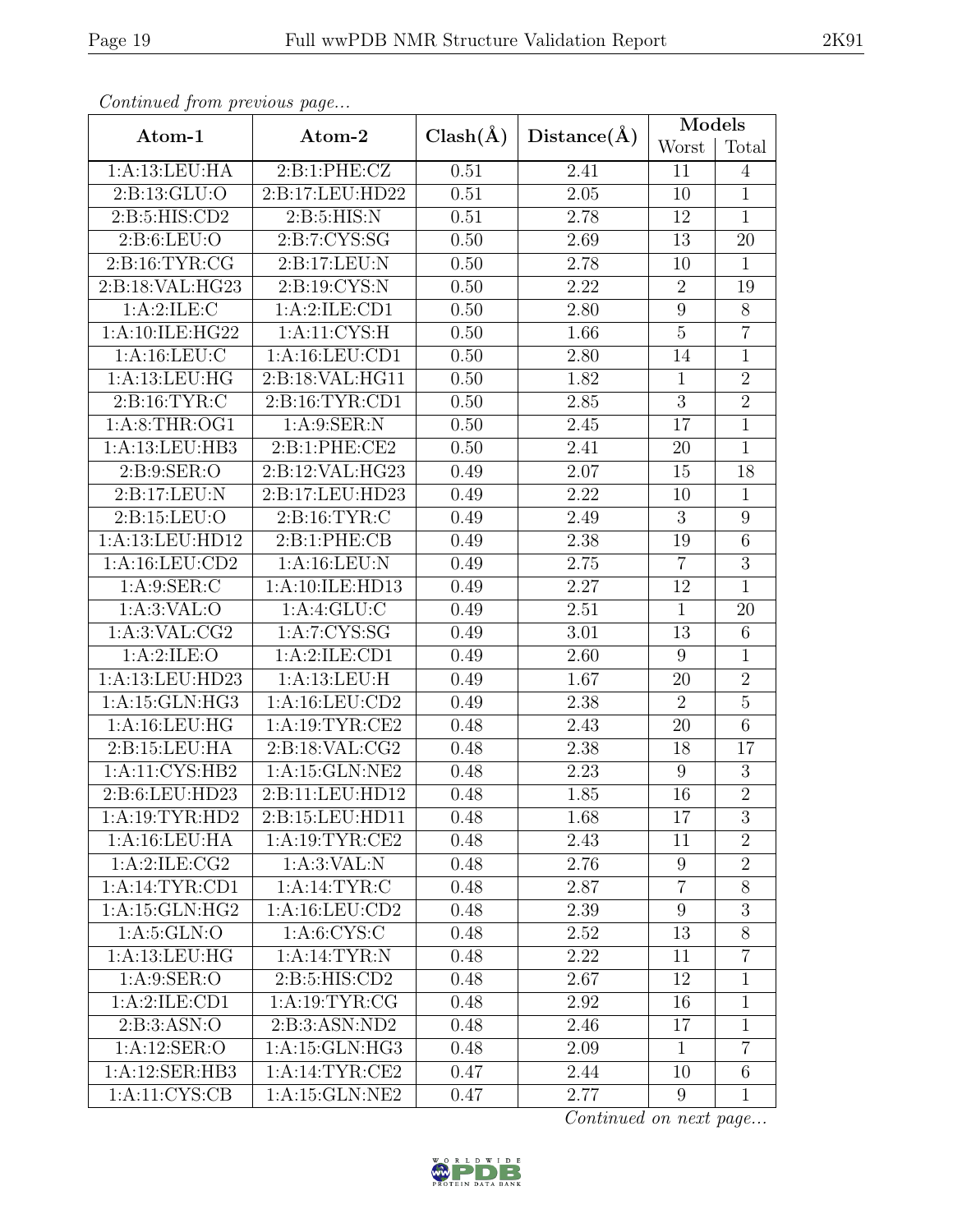| Continuation protions page |                   |              |             | Models          |                |  |
|----------------------------|-------------------|--------------|-------------|-----------------|----------------|--|
| Atom-1                     | Atom-2            | $Clash(\AA)$ | Distance(A) | Worst           | Total          |  |
| 2:B:2:VAL:HG12             | 2:B:4:GLN:HG2     | 0.47         | 1.86        | 19              | $\mathbf{1}$   |  |
| 1: A:10: ILE: CG2          | 2:B:3:ASN:HA      | 0.47         | 2.39        | 19              | $\overline{2}$ |  |
| 1:A:2:ILE:HG12             | 1:A:19:TYR:CE1    | 0.47         | 2.43        | $\overline{5}$  | $\overline{2}$ |  |
| 2: B: 9: SER: O            | 2:B:12:VAL:HG22   | 0.47         | 2.08        | 13              | $\overline{1}$ |  |
| 2:B:6:LEU:HD22             | 2:B:11:LEU:HD23   | 0.47         | 1.79        | $8\,$           | $\mathbf{1}$   |  |
| 2:B:13:GLU:O               | 2: B: 17: LEU: HG | 0.47         | 2.10        | $\mathbf{1}$    | 10             |  |
| 1:A:13:LEU:HB2             | 2:B:18:VAL:CG1    | 0.47         | 2.39        | $\overline{3}$  | $\mathbf{1}$   |  |
| 1: A: 11: CYS: SG          | 1:A:16:LEU:CD1    | 0.47         | 3.00        | $\overline{4}$  | $\overline{2}$ |  |
| 1:A:15:GLN:OE1             | 1:A:19:TYR:OH     | 0.47         | 2.33        | $\overline{4}$  | $\overline{3}$ |  |
| 1:A:3:VAL:CG1              | 2:B:11:LEU:HD21   | 0.47         | 2.40        | 17              | $\overline{2}$ |  |
| 2: B: 7: CYS: O            | 2:B:10:ASP:OD2    | 0.47         | 2.33        | 11              | $\overline{1}$ |  |
| 1: A:5: GLN:O              | 1: A:9: SER:O     | 0.47         | 2.33        | 20              | $\mathbf{1}$   |  |
| 1:A:13:LEU:CD2             | 1: A:14:TYR:N     | 0.47         | 2.75        | $\overline{5}$  | $\overline{1}$ |  |
| 1:A:12:SER:OG              | 1:A:15:GLN:OE1    | 0.47         | 2.33        | 14              | $\overline{1}$ |  |
| 1:A:17:GLU:O               | 1: A:20: CYS:SG   | 0.47         | 2.73        | 18              | $\overline{2}$ |  |
| 2:B:4:GLN:OE1              | 2:5:5:HIS:O       | 0.47         | 2.33        | 11              | $\overline{1}$ |  |
| 2: B: 7: CYS: O            | 2:B:10:ASP:OD1    | 0.46         | 2.33        | 15              | $\overline{4}$ |  |
| 1:A:13:LEU:CD1             | 1: A:14:TYR:N     |              | 2.78        | 3               | $\mathbf{1}$   |  |
| 1: A:14:TYR:O              | 1:A:17:GLU:OE1    | 0.46         | 2.33        | $\overline{4}$  | $\mathbf{1}$   |  |
| 1: A:20: CYS:O             | 2:B:22:ARG:O      | 0.46         | 2.34        | 17              | $\mathbf{1}$   |  |
| 1: A:12: SER:O             | 1:A:15:GLN:HG2    | 0.46         | 2.10        | 17              | $\overline{5}$ |  |
| 1:A:13:LEU:HA              | 2: B: 1: PHE: CE1 | 0.46         | 2.45        | $8\,$           | $\overline{2}$ |  |
| 2:B:20:GLY:O               | 2:B:22:ARG:N      | 0.46         | 2.48        | 17              | $\overline{4}$ |  |
| 1:A:16:LEU:CD1             | 2:B:15:LEU:HG     | 0.46         | 2.39        | 14              | $\mathbf{1}$   |  |
| 2:B:8:GLY:N                | 2:B:11:LEU:CD1    | 0.46         | 2.78        | 9               | $\mathbf{1}$   |  |
| 2:B:17:LEU:H               | 2:B:17:LEU:HD23   | 0.46         | 1.70        | 10              | $\overline{1}$ |  |
| 1: A:8:THR:HG23            | 1: A:9: SER:OG    | 0.46         | 2.11        | 20              | $\mathbf{1}$   |  |
| 1: A:5: GLN: HA            | 1: A:8:THR:CG2    | 0.46         | 2.41        | $\overline{1}$  | $\overline{2}$ |  |
| 1:A:11:CYS:O               | 2:B:1:PHE:CD2     | 0.46         | 2.69        | 3               | 1              |  |
| 2:B:16:TYR:CD1             | 2:B:16:TYR:O      | 0.46         | 2.69        | 15              | $\overline{2}$ |  |
| 1:A:15:GLN:OE1             | 1:A:15:GLN:O      | 0.46         | 2.33        | 4               | $\overline{2}$ |  |
| 1:A:11:CYS:SG              | 1:A:15:GLN:OE1    | 0.46         | 2.74        | $\overline{5}$  | $\overline{3}$ |  |
| 2:B:1:PHE:CE1              | 2: B:2: VAL:O     | 0.46         | 2.69        | 20              | $\mathbf{1}$   |  |
| 1:A:13:LEU:CD1             | 1:A:13:LEU:H      | 0.46         | 2.24        | 12              | $\overline{7}$ |  |
| 2:B:19:CYS:HB3             | 2:B:22:ARG:CB     | 0.46         | 2.41        | 9               | $\overline{4}$ |  |
| 1: A:6: CYS:O              | 1: A:9: SER:O     | 0.46         | 2.33        | $6\phantom{.}6$ | $\overline{2}$ |  |
| 2:B:6:LEU:HD23             | 2:B:11:LEU:HA     | 0.46         | 1.88        | 18              | $\overline{3}$ |  |
| 1: A:9: SER: HA            | 2: B:5: HIS: CE1  | 0.46         | 2.46        | 12              | $\mathbf{1}$   |  |
| 2: B:2: VAL: CG1           | 2: B: 4: GLN: HG2 | 0.46         | 2.40        | 19              | $\mathbf{1}$   |  |
| 2: B: 7: CYS: HA           | 2:Bi:11:LEU:CG    | 0.45         | 2.41        | $\mathbf{1}$    | $\overline{7}$ |  |
| 2:B:13:GLU:HG2             | 2:B:14:ALA:N      |              | 2.26        | 14              | $\mathbf{1}$   |  |

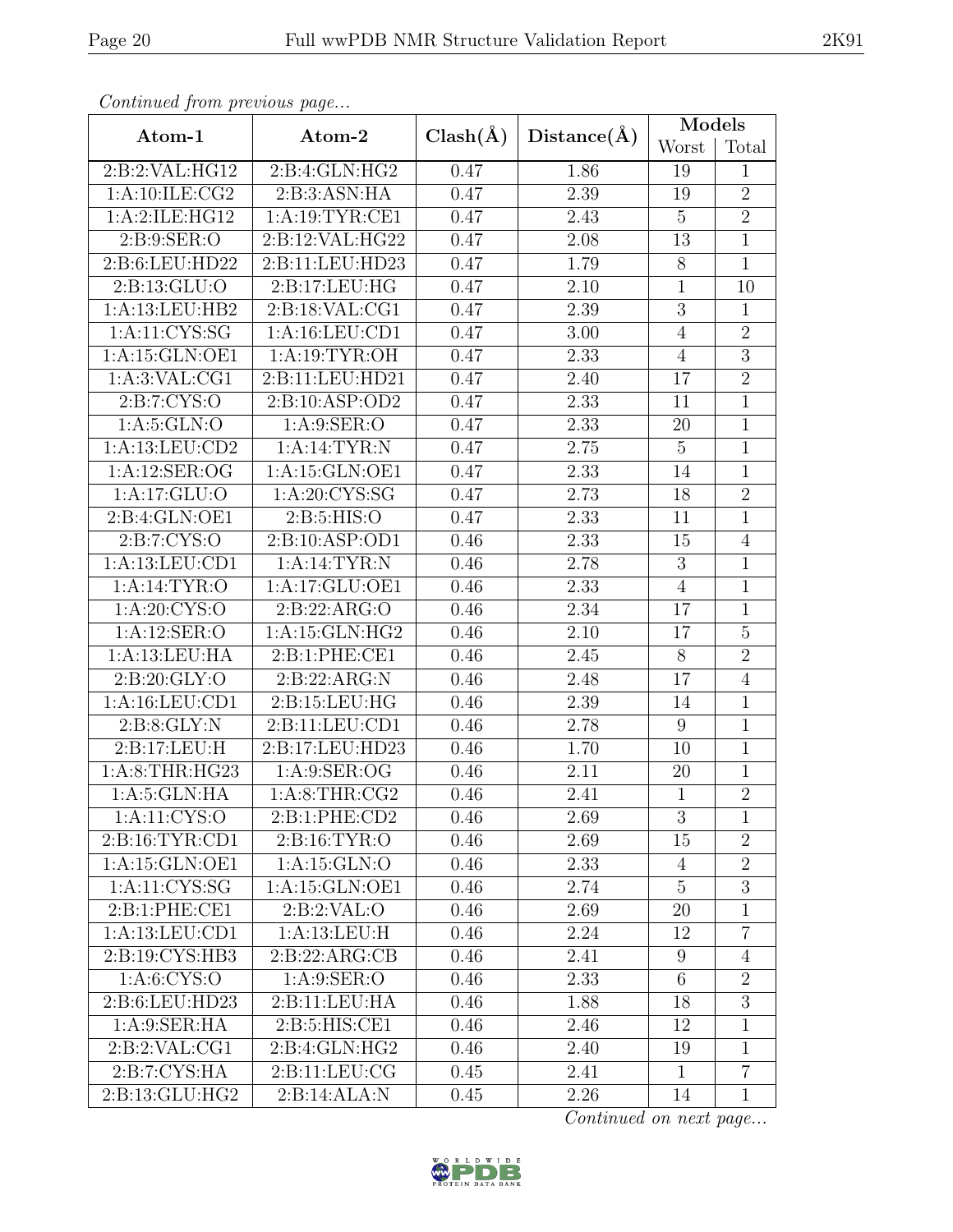| $\mu$ . The process of $\mu$ is a page |                                |              |                   | Models          |                |  |
|----------------------------------------|--------------------------------|--------------|-------------------|-----------------|----------------|--|
| Atom-1                                 | Atom-2                         | $Clash(\AA)$ | Distance(A)       | Worst           | Total          |  |
| 1:A:13:LEU:HB3                         | 2:B:1:PHE:CD2                  | 0.45         | 2.46              | 16              | $\mathbf{1}$   |  |
| 2:B:12:VAL:CL                          | 2:B:14:ALA:N                   | 0.45         | 2.69              | 8               | $\overline{5}$ |  |
| 1: A:5: GLN:O                          | 1:A:7:CYS:N                    | 0.45         | 2.49              | 13              | $\mathbf{1}$   |  |
| 1: A:6: CYS:SG                         | 1:A:15:GLN:OE1                 | 0.45         | 2.74              | 16              | $\overline{1}$ |  |
| 2:B:17:LEU:CD2                         | 2:B:17:LEU:N                   | 0.45         | 2.79              | 10              | $\mathbf{1}$   |  |
| 1:A:13:LEU:CB                          | 2:B:1:PHE:CE2                  | 0.45         | 3.00              | 18              | $\overline{2}$ |  |
| 1: A:20: CYS:SG                        | 2:B:15:LEU:CD2                 | 0.45         | 3.05              | 15              | $\overline{5}$ |  |
| 1:A:2:ILE:CD1                          | 1: A: 19: TYR: CD1             | 0.45         | $3.00\,$          | $\,6\,$         | $\overline{2}$ |  |
| 1: A:2: ILE: O                         | 1:A:2:ILE:HD12                 | 0.45         | 2.11              | $6\phantom{.}6$ | $\overline{1}$ |  |
| 1:A:15:GLN:HG3                         | 1: A:16: LEU: HD23             | 0.45         | 1.89              | 12              | $\overline{3}$ |  |
| 1:A:16:LEU:HD12                        | 2:B:15:LEU:CD1                 | 0.45         | 2.42              | $\overline{5}$  | $\mathbf{1}$   |  |
| 1: A: 10: ILE: O                       | 1:A:11:CYS:SG                  | 0.44         | 2.75              | $\mathbf{1}$    | $\mathbf{1}$   |  |
| 1:A:12:SER:O                           | 1:A:16:LEU:CD1                 | 0.44         | 2.57              | $\overline{3}$  | $\overline{2}$ |  |
| 1: A:2: ILE: CG2                       | 1:A:3:VAL:HG13                 | 0.44         | 2.40              | 15              | $\mathbf{1}$   |  |
| 2:B:10:ASP:OD1                         | 2:B:10:ASP:N                   | 0.44         | 2.50              | 9               | $\overline{2}$ |  |
| 1:A:2:ILE:CD1                          | 1:A:3:VAL:HG13                 | 0.44         | 2.43              | 11              | $\overline{2}$ |  |
| 2:B:6:LEU:HB2                          | 2: B: 10: ASP: CB              | 0.44         | 2.43              | $\overline{5}$  | $\,6$          |  |
| 2:B:6:LEU:HD23<br>2:B:11:LEU:CD1       |                                | 0.44         | 2.42              | 16              | $\overline{1}$ |  |
| 1:A:15:GLN:HG3                         | 1:A:16:LEU:N                   | 0.44         | 2.28              | 20              | $\overline{8}$ |  |
| 1:A:11:CYS:SG                          | 1:A:15:GLN:NE2                 | 0.44         | 2.91              | 3               | $\mathbf{1}$   |  |
| 2: B: 9: SER: HA                       | 2:B:12:VAL:HG22                | 0.44         | 1.90              | 10              | $\mathbf{1}$   |  |
| 2:B:1:PHE:CD2                          | 2: B:2: VAL:O                  | 0.44         | 2.71              | $\,6\,$         | $\mathbf{1}$   |  |
| 2:B:16:TYR:CD1                         | 2: B: 16: TYR: C               | 0.44         | 2.91              | 18              | $\mathbf{1}$   |  |
| 1: A:5: GLN: HG3                       | 1: A:6:CYS:N                   | 0.43         | 2.28              | 11              | $\mathbf{1}$   |  |
| 1: A:16:LEU: N                         | 1:A:16:LEU:CD2                 | 0.43         | 2.81              | 19              | $\mathbf{1}$   |  |
| 2:B:12:VAL:O                           | 2:B:15:LEU:N                   | 0.43         | 2.51              | $\overline{3}$  | $\overline{2}$ |  |
| 2:B:12:VAL:O                           | 2:B:14:ALA:N                   | 0.43         | 2.50              | $\overline{8}$  | $\overline{7}$ |  |
| 2:B:20:GLY:O                           | 2: B:21: GLU: C                | 0.43         | $\overline{2.56}$ | 17              | $\overline{4}$ |  |
| 1: A: 6: CYS: SG                       | 1: A: 11: CYS: N               | 0.43         | 2.92              | 13              | 1              |  |
| 1:A:16:LEU:HD22                        | 2:B:1:PHE:HE2                  | 0.43         | 1.73              | 13              | $\mathbf{1}$   |  |
| 1: A:3: VAL:CG1                        | 2:B:11:LEU:HG                  | 0.43         | 2.42              | 16              | $\mathbf{1}$   |  |
| 2:B:19:CYS:O                           | 2:B:22:ARG:HB2                 | 0.43         | 2.13              | $\mathbf{1}$    | $\mathbf{1}$   |  |
| 1:A:10:ILE:HD12                        | 2:B:4:GLN:HA                   | 0.43         | 1.90              | $6\phantom{.}6$ | 1              |  |
| 1: A:20: CYS:O                         | 1:A:21:ASN:O                   | 0.43         | 2.37              | 16              | 1              |  |
| 1:A:18:ASN:HB3                         | 1:A:19:TYR:CE1                 | 0.43         | 2.49              | 17              | $\mathbf{1}$   |  |
| 1: A:13: LEU: N                        | 1:A:13:LEU:CD2                 | 0.43         | 2.81              | 18              | $\mathbf{1}$   |  |
| 1: A: 6: CYS: SG                       | 1:A:19:TYR:OH                  | 0.43         | 2.74              | $6\phantom{.}6$ | $\mathbf{1}$   |  |
| 1:A:13:LEU:HB3                         | $2: B: 1: PHE: \overline{CD1}$ | 0.43         | 2.49              | $6\phantom{.}6$ | $\mathbf{1}$   |  |
| 1:A:14:TYR:O                           | $1:A:17:GLU:H\overline{G2}$    | 0.43         | 2.13              | 14              | $\overline{4}$ |  |
| 1: A: 13: LEU: CG                      | 2:B:1:PHE:HB2                  | 0.43         | 2.44              | 15              | $\overline{2}$ |  |
| 1: A:3: VAL:O                          | 1:A:7:CYS:HB2                  | 0.43         | 2.14              | 15              | $\overline{7}$ |  |

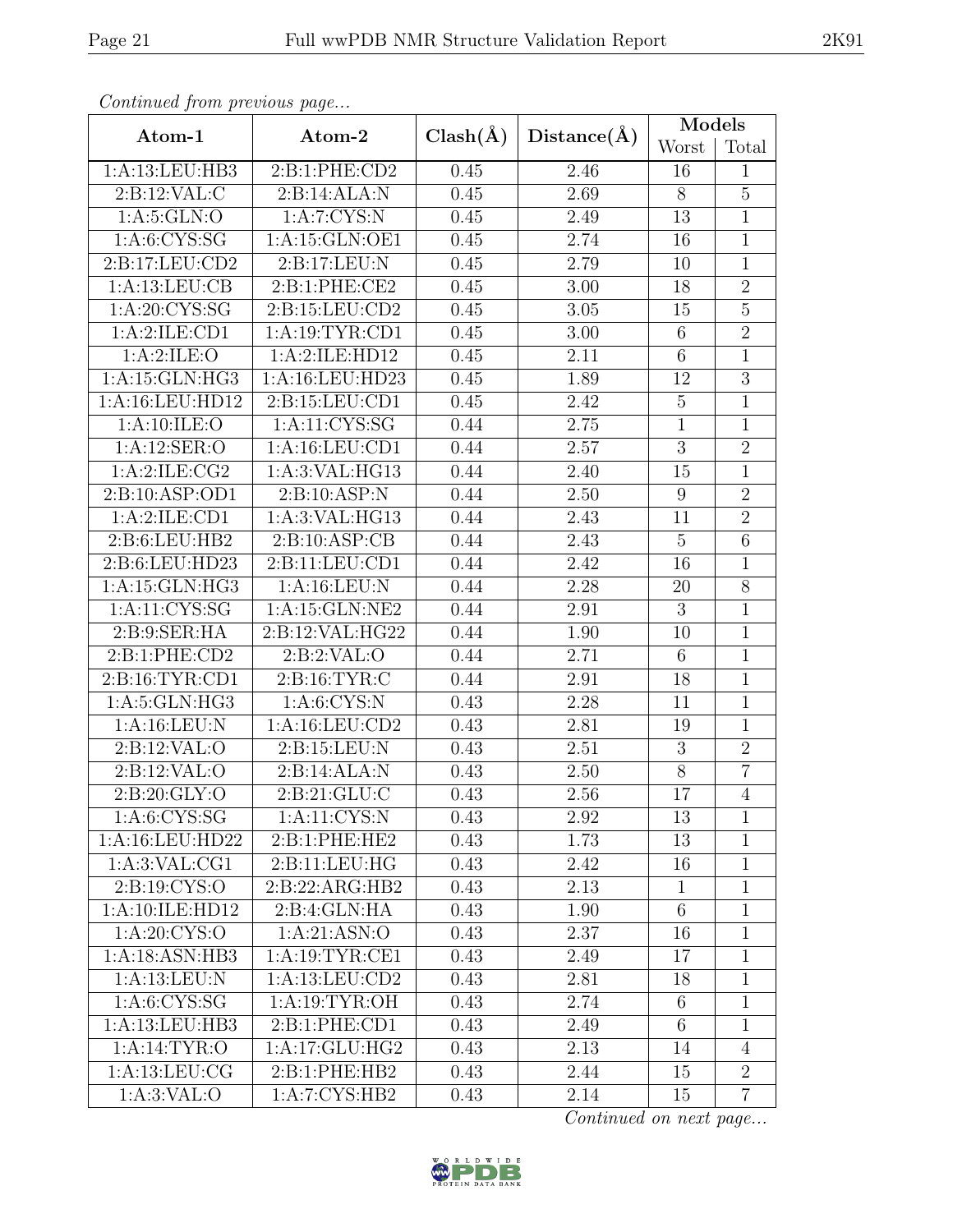|                           |                     |              |             | Models          |                |  |
|---------------------------|---------------------|--------------|-------------|-----------------|----------------|--|
| Atom-1                    | Atom-2              | $Clash(\AA)$ | Distance(A) | Worst           | Total          |  |
| 1:A:10:ILE:HG22           | 1:A:11:CYS:N        | 0.43         | 2.29        | 12              | $\overline{2}$ |  |
| 1:A:14:TYR:O              | 1:A:17:GLU:CD       | 0.43         | 2.57        | $\overline{2}$  | $\overline{2}$ |  |
| 2:B:4:GLN:OE1             | 2: B: 4: GLN: C     | 0.43         | 2.57        | 11              | $\mathbf{1}$   |  |
| 1:A:16:LEU:HD12           | 1: A:16:LEU: N      | 0.42         | 2.28        | 18              | $\overline{2}$ |  |
| 1: A:3: VAL: C            | 1: A:5: GLN:N       | 0.42         | 2.72        | 13              | 12             |  |
| 1: A:20: CYS:O            | 1: A:21: ASN: C     | 0.42         | 2.57        | 16              | $\mathbf{1}$   |  |
| 1: A:9: SER:O             | 2:B:5:HIS:ND1       | 0.42         | 2.52        | 17              | $\overline{1}$ |  |
| 1: A:5: GLN:O             | 1: A:9: SER:OG      | 0.42         | 2.33        | 19              | $\mathbf{1}$   |  |
| 1:A:10:ILE:HG21           | 2:B:3:ASN:CA        | 0.42         | 2.44        | $\mathbf{1}$    | $\overline{1}$ |  |
| 1:A:12:SER:O              | 1: A:15: GLN:N      | 0.42         | 2.52        | 18              | $\overline{2}$ |  |
| 2:B:14:ALA:C              | 2: B: 16: TYR: N    | 0.42         | 2.72        | 10              | $\overline{1}$ |  |
| 1: A: 16: LEU: HD11       | 2: B: 15: LEU: CG   | 0.42         | 2.42        | 14              | $\overline{1}$ |  |
| 2: B:3: ASN: CG           | 2: B:3: ASN:O       | 0.42         | 2.58        | 19              | $\mathbf{1}$   |  |
| 1: A: 6: CYS: SG          | 1: A:16: LEU: HD21  | 0.42         | 2.54        | 11              | $\mathbf{1}$   |  |
| 2: B: 4: GLN: O           | 2:B:6:LEU:HD12      | 0.42         | 2.14        | 11              | $\overline{2}$ |  |
| 1:A:21:ASN:OD1            | 2:B:22:ARG:O        | 0.42         | 2.37        | $6\phantom{.}6$ | $\overline{1}$ |  |
| 1: A: 12: SER: OG         | 1: A:15: GLN:HB3    | 0.42         | 2.15        | 14              | $\mathbf{1}$   |  |
| 1: A: 16: LEU: O          | 1:A:17:GLU:C        | 0.42         | 2.57        | 16              | $\overline{2}$ |  |
| 1:A:17:GLU:O              | 1:A:17:GLU:HG3      | 0.42         | 2.15        | 8               | $\overline{3}$ |  |
| 2: B: 15: LEU: CA         | 2:B:18:VAL:HG22     | 0.42         | 2.44        | $\overline{7}$  | $\overline{2}$ |  |
| 2:B:6:LEU:HD22            | 2:B:11:LEU:CD2      | 0.42         | 2.44        | $\overline{8}$  | $\overline{1}$ |  |
| 2: B: 7: CYS: O           | 2: B: 8: GLY: C     | 0.42         | 2.58        | 19              | $\overline{2}$ |  |
| 1:A:5:GLN:OE1             | 1:A:15:GLN:NE2      | 0.41         | 2.53        | 9               | $\mathbf{1}$   |  |
| 2:B:1:PHE:HE1             | 2:B:14:ALA:HB1      | 0.41         | 1.71        | $\overline{3}$  | $\mathbf{1}$   |  |
| 2:B:1:PHE:HZ              | 2:B:14:ALA:HB2      | 0.41         | 1.72        | $\overline{7}$  | $\mathbf{1}$   |  |
| 2:B:7:CYS:HA              | 2: B: 11: LEU: HG   | 0.41         | 1.91        | $\overline{7}$  | $\overline{5}$ |  |
| 1: A: 19: TYR: CD2        | 2: B: 15: LEU: HD11 | 0.41         | 2.50        | $\mathfrak{Z}$  | $\mathbf{1}$   |  |
| 2:B:6:LEU:HB2             | 2:B:10:ASP:HB3      | 0.41         | 1.93        | 11              | $\overline{1}$ |  |
| 1: A: 10: ILE: CG2        | 2:B:3:ASN:CA        | 0.41         | 2.98        | $\overline{7}$  | 1              |  |
| 1:A:4:GLU:HG3             | 1:A:5:GLN:OE1       | 0.41         | 2.16        | 13              | $\mathbf{1}$   |  |
| 1:A:13:LEU:HD13           | 2:B:1:PHE:CG        | 0.41         | 2.50        | 4               | $\mathbf{1}$   |  |
| 2:B:2:VAL:HG23            | 2:B:4:GLN:NE2       | 0.41         | 2.29        | $9\phantom{.0}$ | $\mathbf{1}$   |  |
| 1: A:5: GLN: NE2          | 1:A:15:GLN:NE2      | 0.41         | 2.69        | $\overline{4}$  | $\mathbf{1}$   |  |
| $2:B:7:CYS:H\overline{A}$ | 2:B:11:LEU:CD1      | 0.41         | 2.45        | $\overline{7}$  | $\mathbf{1}$   |  |
| 1: A:14:TYR:O             | 1:A:17:GLU:HG3      | 0.41         | 2.16        | 10              | $\mathbf{1}$   |  |
| 2:B:14:ALA:O              | 2: B: 15: LEU: C    |              | 2.57        | 10              | $\overline{2}$ |  |
| 1:A:13:LEU:HD13           | 2:B:1:PHE:CB        | 0.41         | 2.46        | 4               | $\mathbf{1}$   |  |
| 1:A:16:LEU:HD22           | 2:B:1:PHE:HZ        | 0.41         | 1.67        | 6               | 1              |  |
| 2:B:14:ALA:C              | 2:B:18:VAL:HG13     | 0.41         | 2.32        | 10              | $\mathbf{1}$   |  |
| 1:A:2:ILE:HG12            | 1: A: 19: TYR: CD1  | 0.41         | 2.49        | 11              | $\mathbf{1}$   |  |
| 1:A:17:GLU:HA             | 1: A:20: CYS:SG     |              | 2.55        | 17              | $\mathbf{1}$   |  |

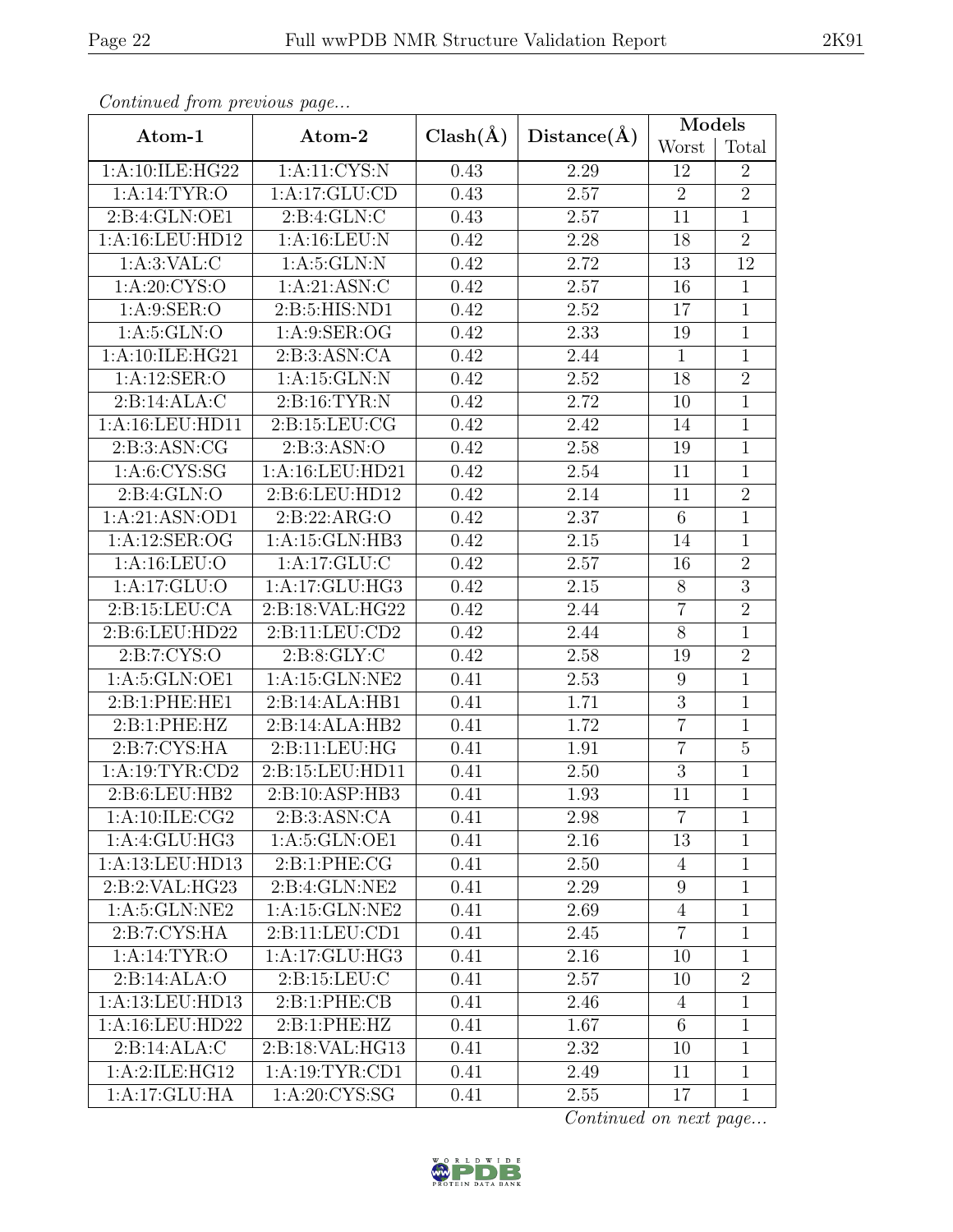| Atom-1             | Atom-2            | $Clash(\AA)$ | Distance(A) | Models |                             |
|--------------------|-------------------|--------------|-------------|--------|-----------------------------|
|                    |                   |              |             | Worst  | Total                       |
| 1: A:15: GLN:CG    | 1: A:16:LEU:HD12  | 0.41         | 2.46        | 3      | 1                           |
| 2:B:2:VAL:HG23     | 2: B: 4: GLN: HG2 | 0.41         | 1.92        | 5      | 1                           |
| 1: A: 16: LEU: C   | 1: A:18: ASN:N    | 0.41         | 2.73        | 20     | $\mathcal{D}_{\mathcal{L}}$ |
| 1: A: 16: LEU: CD2 | 2:B:14:ALA:HB1    | 0.41         | 2.46        | 6      | 1                           |
| 2: B: 18: VAL: CG2 | 2: B: 19: CYS: SG |              | 3.09        | 9      | 1                           |
| 1: A:19:TYR:HB2    | 2:B:15:LEU:HD22   | 0.40         | 1.92        | 18     | 1                           |
| 1: A: 11: CYS: SG  | 1: A:15: GLN:CD   | 0.40         | 2.99        | 12     | 1                           |
| 1:A:13:LEU:CD1     | 2:B:1:PHE:HB2     | 0.40         | 2.47        | 7      | $\mathcal{D}_{\mathcal{A}}$ |
| 1: A:15: GLN: HG2  | 1:A:16:LEU:HD12   | 0.40         | 1.93        | 18     | 1                           |
| 1: A:5: GLN: CG    | 1: A:6: CYS:N     | 0.40         | 2.84        | 11     | 1                           |
| 1: A: 10: ILE: CG2 | 2:B:3:ASN:HB2     | 0.40         | 2.46        | 17     | 1                           |
| 2: B: 7: CYS: O    | 2:B:10:ASP:HB2    | 0.40         | 2.16        | 19     |                             |

### 6.3 Torsion angles (i)

#### 6.3.1 Protein backbone (i)

In the following table, the Percentiles column shows the percent Ramachandran outliers of the chain as a percentile score with respect to all PDB entries followed by that with respect to all NMR entries. The Analysed column shows the number of residues for which the backbone conformation was analysed and the total number of residues.

| Mol | Chain | Analysed         | Favoured                                                                   | Allowed           | Outliers         |             | Percentiles       |
|-----|-------|------------------|----------------------------------------------------------------------------|-------------------|------------------|-------------|-------------------|
|     |       | $19/21(90\%)$    | 14 $\pm$ 1 (74 $\pm$ 5%)                                                   | $4\pm1(22\pm5\%)$ | $1\pm1(4\pm3\%)$ | 5           | $\blacksquare$ 32 |
|     |       | $21/30(70\%)$    | $17\pm2$ (80 $\pm8\%$ )   3 $\pm1$ (16 $\pm6\%$ )   1 $\pm1$ (4 $\pm3\%$ ) |                   |                  | $\boxed{5}$ | $\blacksquare$ 33 |
| All | All   | $800/1020$ (78%) | 616 (77%)                                                                  | 153 (19%)         | 31 $(4\%)$       |             | 32                |

All 7 unique Ramachandran outliers are listed below. They are sorted by the frequency of occurrence in the ensemble.

| Mol                         | Chain | Res | <b>Type</b> | Models (Total) |
|-----------------------------|-------|-----|-------------|----------------|
|                             |       |     | <b>GLU</b>  | 13             |
| 2                           |       | 16  | <b>TYR</b>  |                |
| $\overline{2}$              | R     | 20  | <b>GLY</b>  |                |
| $\mathcal{D}_{\mathcal{L}}$ |       | 21  | GLU         | 2              |
|                             |       | 20  | <b>CYS</b>  |                |
|                             |       | 6   | <b>CYS</b>  |                |
| റ                           |       |     |             |                |

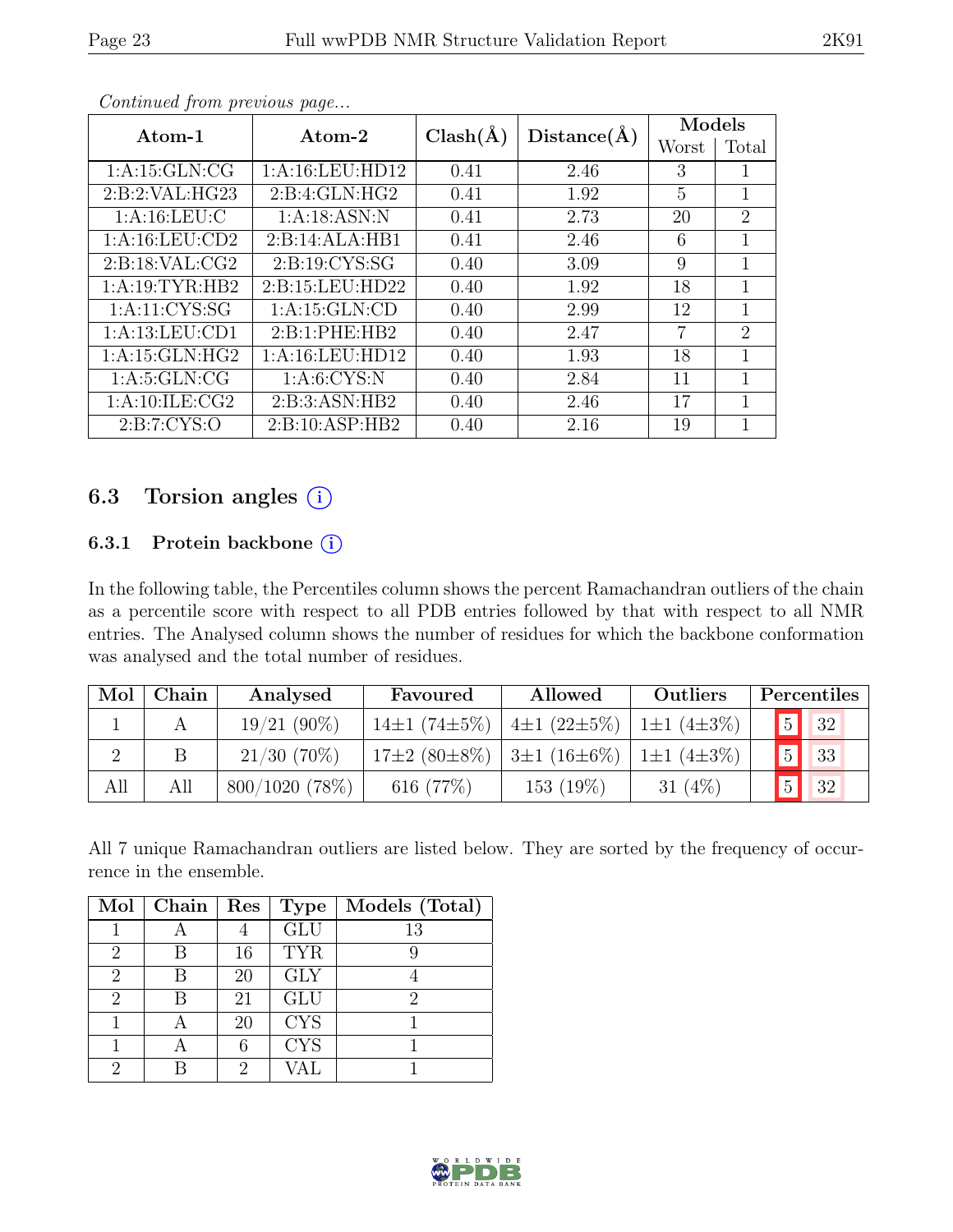#### 6.3.2 Protein sidechains  $(i)$

In the following table, the Percentiles column shows the percent sidechain outliers of the chain as a percentile score with respect to all PDB entries followed by that with respect to all NMR entries. The Analysed column shows the number of residues for which the sidechain conformation was analysed and the total number of residues.

| Mol | Chain | Analysed       | Rotameric                          | Outliers          | Percentiles              |
|-----|-------|----------------|------------------------------------|-------------------|--------------------------|
|     |       | $20/20$ (100%) | $13\pm2(66\pm8\%)$                 | $7\pm2(34\pm8\%)$ | $\boxed{1}$ $\boxed{10}$ |
|     | B     | 19/25(76%)     | 13±1 $(66\pm7\%)$ 6±1 $(34\pm7\%)$ |                   |                          |
| All | All   | 780/900 (87%)  | 513 $(66\%)$                       | $267(34\%)$       |                          |

All 32 unique residues with a non-rotameric sidechain are listed below. They are sorted by the frequency of occurrence in the ensemble.

| Mol            | Chain                   | Res             | <b>Type</b>              | Models (Total)  |
|----------------|-------------------------|-----------------|--------------------------|-----------------|
| $\mathbf{1}$   | $\overline{A}$          | $\overline{7}$  | <b>CYS</b>               | 20              |
| $\overline{2}$ | $\overline{\mathrm{B}}$ | $\overline{6}$  | LEU                      | $\overline{20}$ |
| $\overline{1}$ | $\boldsymbol{A}$        | $\overline{12}$ | SER                      | 19              |
| $\overline{2}$ | $\overline{B}$          | 17              | LEU                      | 19              |
| $\overline{2}$ | $\overline{\mathbf{B}}$ | $\overline{15}$ | LEU                      | 14              |
| $\overline{1}$ | A                       | 13              | LEU                      | $\overline{14}$ |
| $\overline{1}$ | $\overline{A}$          | $\overline{15}$ | $\overline{\text{GLN}}$  | $\overline{13}$ |
| $\overline{2}$ | $\overline{\mathbf{B}}$ | 16              | <b>TYR</b>               | 13              |
| $\overline{2}$ | $\, {\bf B}$            | 22              | $\overline{\rm{ARG}}$    | $\overline{13}$ |
| $\overline{1}$ | $\overline{A}$          | $9\,$           | $\overline{\text{SER}}$  | $\overline{13}$ |
| $\mathbf{1}$   | $\boldsymbol{\rm{A}}$   | $\overline{2}$  | ILE                      | $10\,$          |
| $\overline{1}$ | $\overline{A}$          | $\overline{5}$  | $\overline{\text{GLN}}$  | 10              |
| $\overline{2}$ | $\, {\bf B}$            | 13              | $\overline{{\rm GLU}}$   | 9               |
| $\overline{1}$ | $\overline{A}$          | 11              | $\overline{\text{CYS}}$  | $\overline{8}$  |
| $\overline{2}$ | $\overline{B}$          | $\overline{9}$  | SER                      | $\overline{8}$  |
| $\overline{2}$ | $\, {\bf B}$            | $\overline{4}$  | $\widetilde{\text{GLN}}$ | $\overline{7}$  |
| $\overline{1}$ | $\overline{A}$          | 19              | <b>TYR</b>               | $\overline{7}$  |
| $\overline{2}$ | $\, {\bf B}$            | $10\,$          | <b>ASP</b>               | $\sqrt{6}$      |
| $\overline{1}$ | $\overline{A}$          | $\overline{4}$  | $\overline{\text{GLU}}$  | $\overline{6}$  |
| $\overline{2}$ | $\, {\bf B}$            | $\overline{2}$  | <b>VAL</b>               | $\bf 5$         |
| $\overline{1}$ | $\overline{A}$          | $\overline{18}$ | <b>ASN</b>               | $\overline{5}$  |
| $\overline{2}$ | $\overline{\mathbf{B}}$ | $\overline{1}$  | PHE                      | $\overline{5}$  |
| $\overline{2}$ | $\, {\bf B}$            | 21              | $\overline{{\rm GLU}}$   | $\overline{5}$  |
| $\overline{1}$ | $\overline{A}$          | $\overline{14}$ | <b>TYR</b>               | $\overline{4}$  |
| $\overline{2}$ | $\, {\bf B}$            | 11              | LEU                      | $\overline{3}$  |
| $\overline{2}$ | $\overline{\mathbf{B}}$ | 19              | CYS                      | $\overline{2}$  |
| $\overline{1}$ | $\overline{A}$          | $\overline{6}$  | <b>CYS</b>               | $\overline{2}$  |
| $\overline{1}$ | $\overline{\rm A}$      | 17              | GLU                      | $\overline{2}$  |

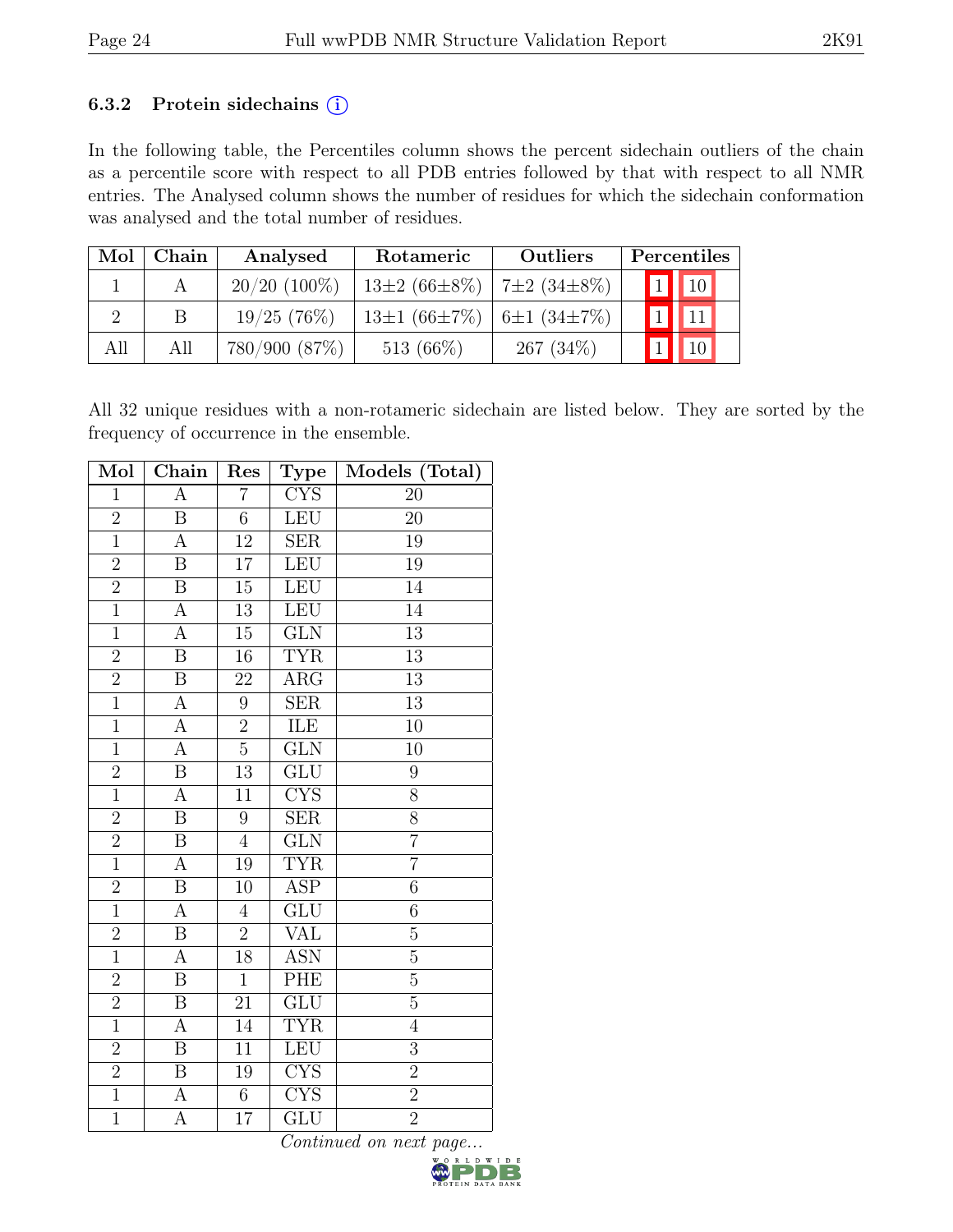|  |    |            | Mol   Chain   Res   Type   Models (Total) |
|--|----|------------|-------------------------------------------|
|  | 10 | ILE.       |                                           |
|  |    | <b>THR</b> |                                           |
|  | 16 | LEU        |                                           |
|  | 21 | ASN        |                                           |

Continued from previous page...

#### 6.3.3 RNA  $(i)$

There are no RNA molecules in this entry.

### 6.4 Non-standard residues in protein, DNA, RNA chains  $\circ$

There are no non-standard protein/DNA/RNA residues in this entry.

### 6.5 Carbohydrates  $(i)$

There are no monosaccharides in this entry.

### 6.6 Ligand geometry  $(i)$

There are no ligands in this entry.

### 6.7 Other polymers  $(i)$

There are no such molecules in this entry.

### 6.8 Polymer linkage issues  $(i)$

There are no chain breaks in this entry.